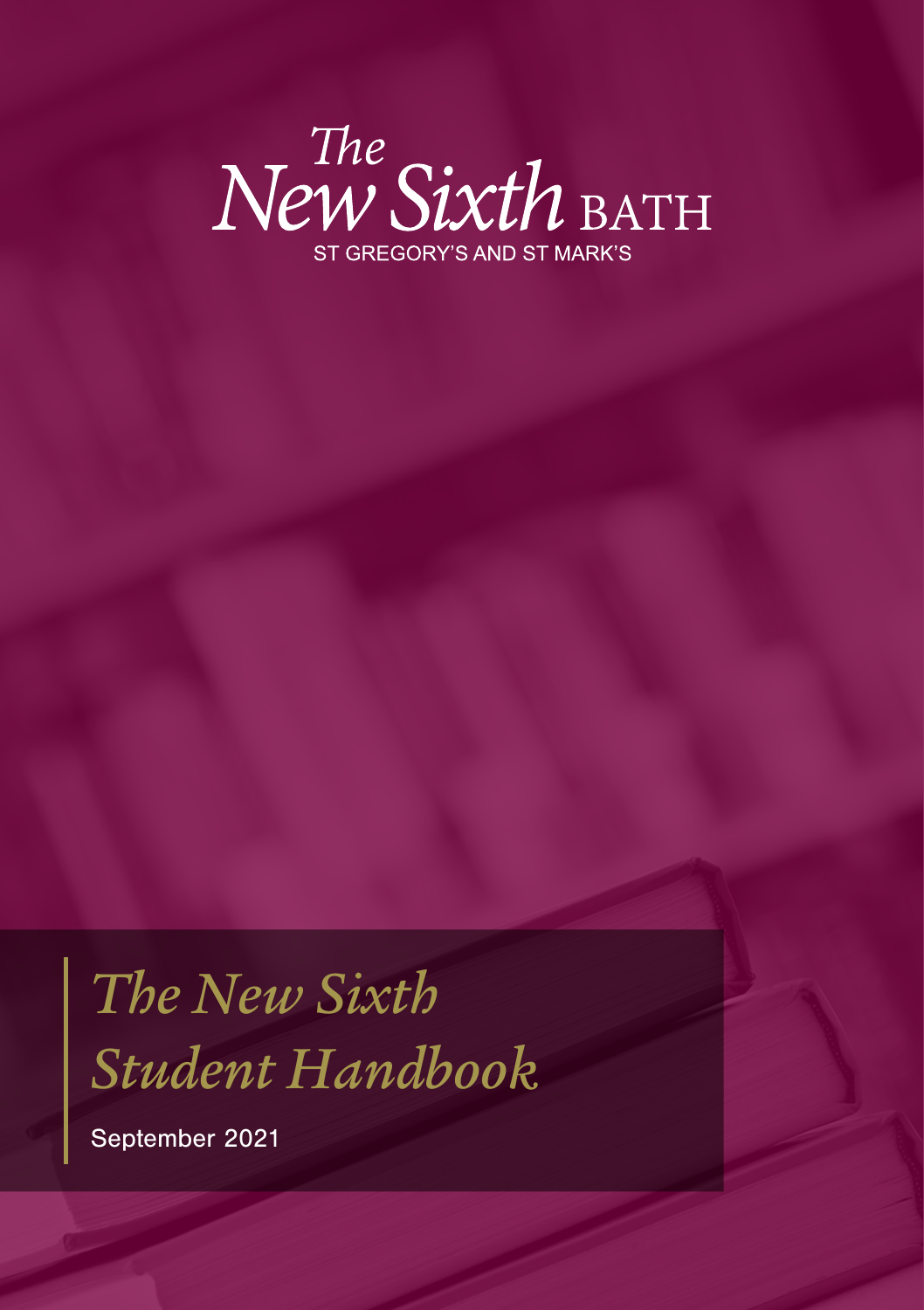This handbook has been designed to support your transition into The New Sixth. It is intended as a reference for different aspects of sixth form life.

Our values in The New Sixth are strongly rooted within the Christian tradition. These values are enshrined in our ethos. We are committed to developing and celebrating the gifts and talents of each and every individual and to providing you with a teaching and learning environment of the highest quality, one in which you will have every opportunity to fulfil your true potential.

Post 16 level study is rigorous and demanding so it is essential that from the very beginning you accept your responsibility as an independent learner who is committed to the highest standards of excellence.

Together, we will aim for success.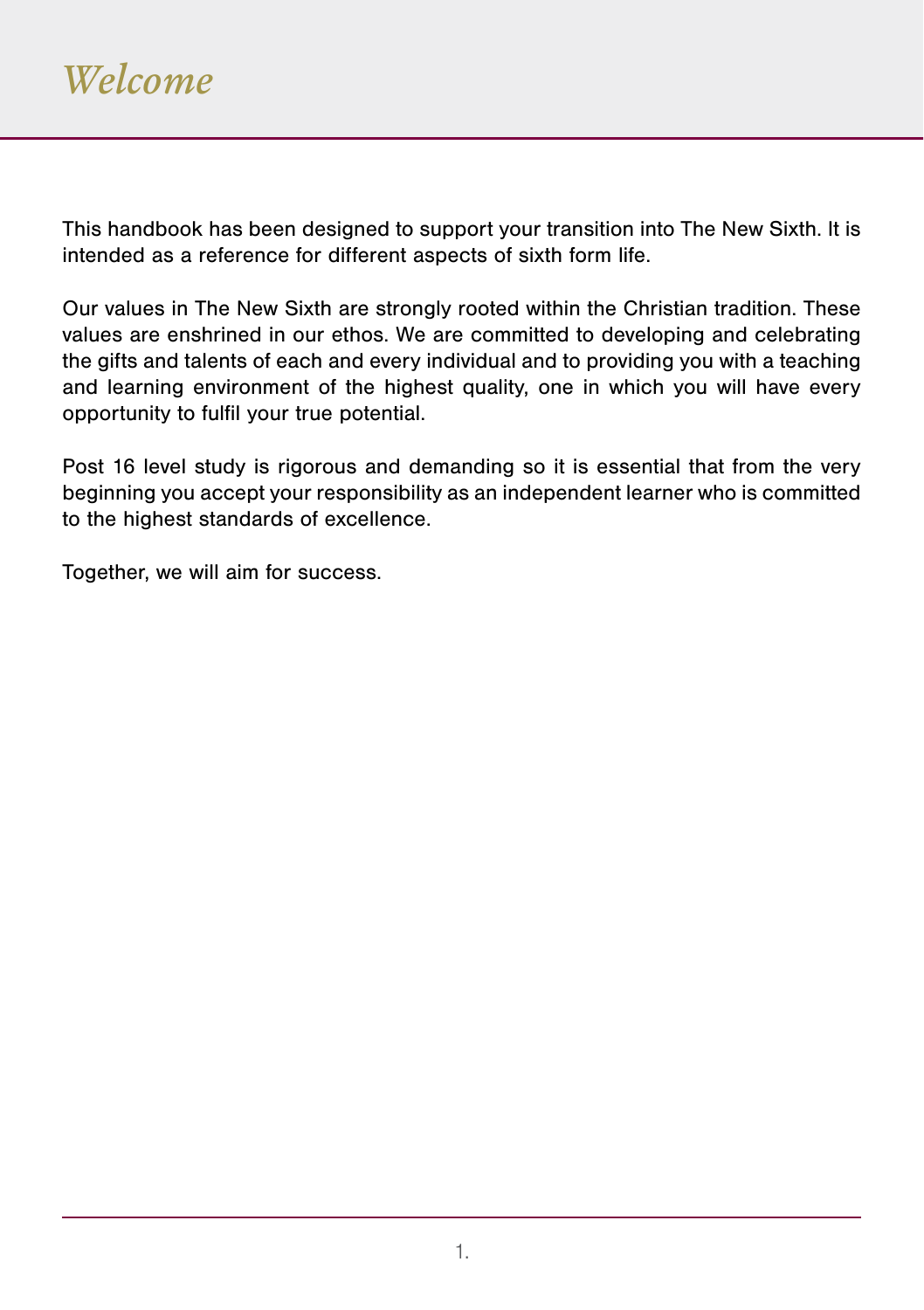### *Contents*

| Welcome                                       | 1              |
|-----------------------------------------------|----------------|
| <b>Overview</b>                               | 4              |
| The Sixth Form Team                           | 4              |
| The School Day                                | 5              |
| <b>Life in The New Sixth</b>                  | 6              |
| Sixth Form Code of Conduct                    | 6              |
| The School Day and Attendance                 | 6              |
| Signing in and out                            | 6              |
| Assemblies and Tutor Periods                  | 7              |
| Sickness or unexpected absences               | $\overline{7}$ |
| Notices – find out what's happening           | 8              |
| Emails                                        | 8              |
| <b>Dress Code</b>                             | 8              |
| The Café                                      | 9              |
| Religion & Life                               | 9              |
| Enrichment                                    | 9              |
| <b>Studying in The New Sixth</b>              | 10             |
| Study time                                    | 10             |
| Independent Study at Home - Year 13 only      | 10             |
| Assessment and progress                       | 10             |
| The Enriched Curriculum offer                 | 11             |
| The Extended Project Qualification (EPQ)      | 11             |
| <b>AS/Core/Further Mathematics</b>            | 11             |
| <b>Support</b>                                | 12             |
| Spiritual and Pastoral Support                | 12             |
| Worship                                       | 12             |
| Personal Tutors - Welfare and Progress        | 12             |
| <b>Financial Support and Bursaries</b>        | 13             |
| <b>Support &amp; Sixth Form Opportunities</b> | 13             |
| Leadership opportunities                      | 13             |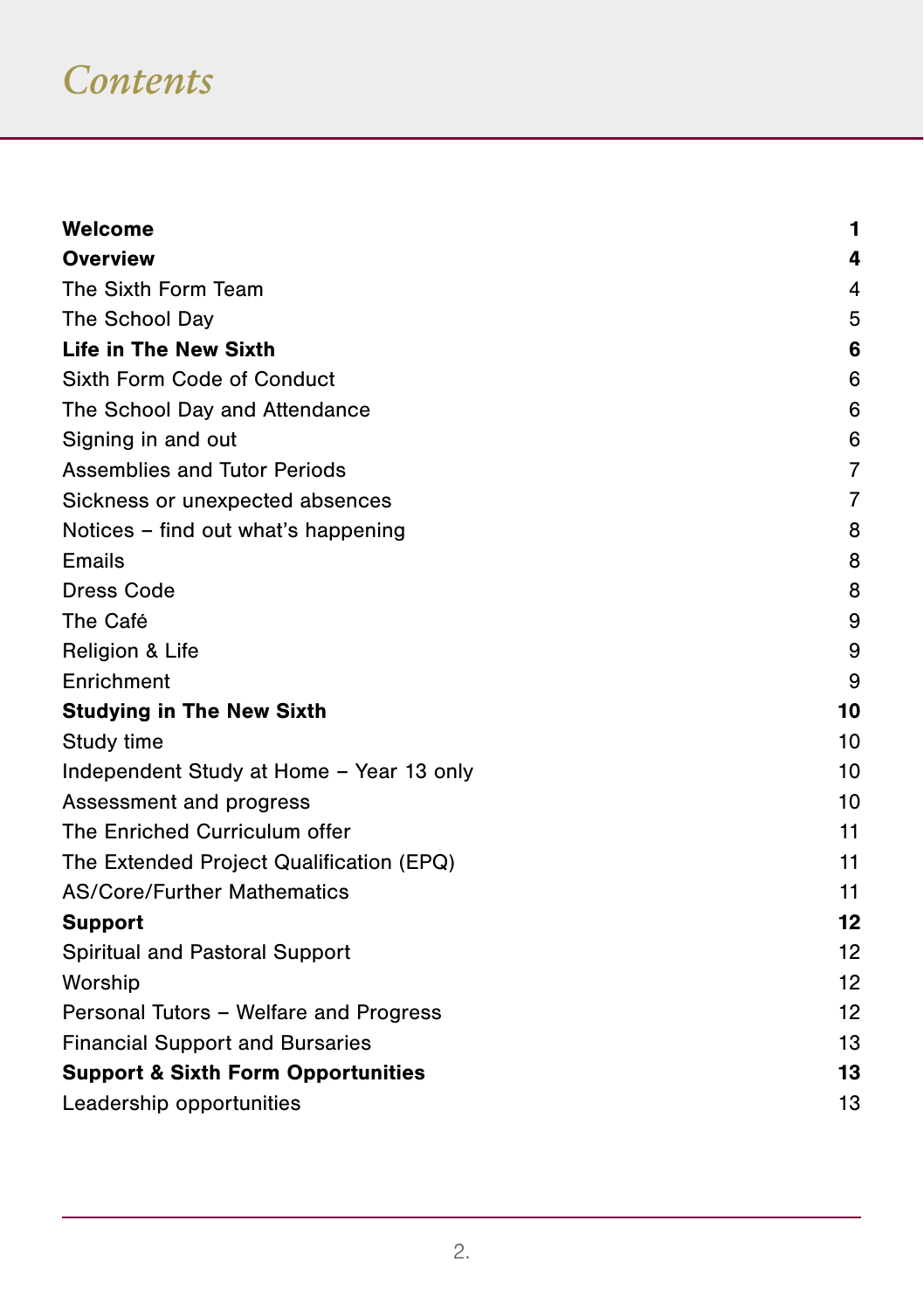### *Contents*

| Heads of House and the Student Leadership Team  | 13 |
|-------------------------------------------------|----|
| Enrichment                                      | 13 |
| <b>Sixth Form Opportunities</b>                 | 14 |
| Progression - Careers and UCAS                  | 14 |
| Potential Oxbridge and Applicants for Medicine, | 15 |
| <b>Veterinary and Dentistry</b>                 |    |
| <b>Work Experience</b>                          | 15 |
| Scholarships                                    | 15 |
| <b>Maintaining Excellence</b>                   | 16 |
| The New Sixth Learning Agreement                | 16 |
| <b>Expectations of behaviour</b>                | 17 |
| <b>General Information</b>                      | 17 |
| Contacts and Medical Information                | 17 |
| Timetables                                      | 17 |
| <b>Driving lessons</b>                          | 17 |
| Lockers                                         | 17 |
| Printing and Photocopying                       | 17 |
| Laptops/ICT                                     | 17 |
| Mobile phones/iPods                             | 17 |
| <b>University Open Days</b>                     | 18 |
| Part-time work                                  | 18 |
| Care of your environment                        | 18 |
| Smoking                                         | 18 |
| Alcohol / illegal substances                    | 18 |
| Fire regulations                                | 18 |
| <b>The New Sixth Dress Code</b>                 | 19 |
| <b>Student Learning Agreement</b>               | 21 |
| <b>Student Support Structures</b>               | 23 |
| <b>Term Dates</b>                               | 26 |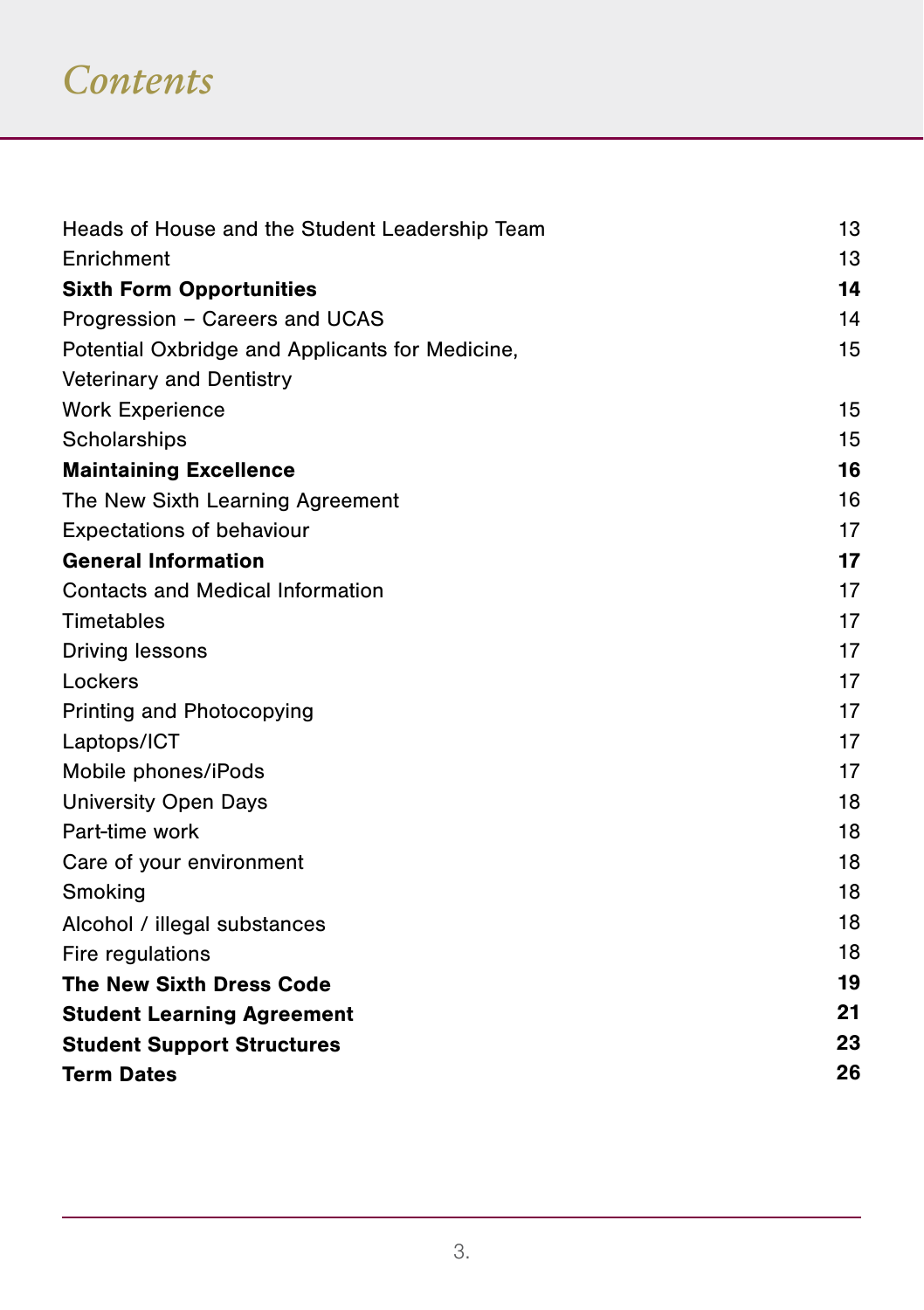#### **The Sixth Form Team**

Director of Sixth Form, Saint Gregory's Mrs L Staves Deputy Head of Sixth Form Mr B Ackland (Head of Year 13)<br>Deputy Head of Sixth Form Dr S Brooks (Head of Year 12)

#### **Specialist Support**

Sixth Form Administrator Mrs A Kinch Oxbridge Mrs L Staves Medics Medics Medics Medics Medics Medics Medics Medics Medics Medics Medics Medics Medics Medical Smith Careers Mrs C Parker Careers Assistant Mrs C Ruck

#### **St Gregory's Medical Staff**

Medical Response Officer Ms K Ackling Nurse (Thursday) Murse (Thursday) Ms K Wilkinson

#### **New Sixth Contacts**

Dr S Brooks (Head of Year 12)

**The Tutors** Mrs M Bailey Mr C Boutland-Smith Mr S Burn Mr J Davis Mr J FitzGerald Mrs H Hillier-Brown Mr M Leaman Ms A Spurr

LRC Direct Line 01225 838 232 Sick Line 01225 838 230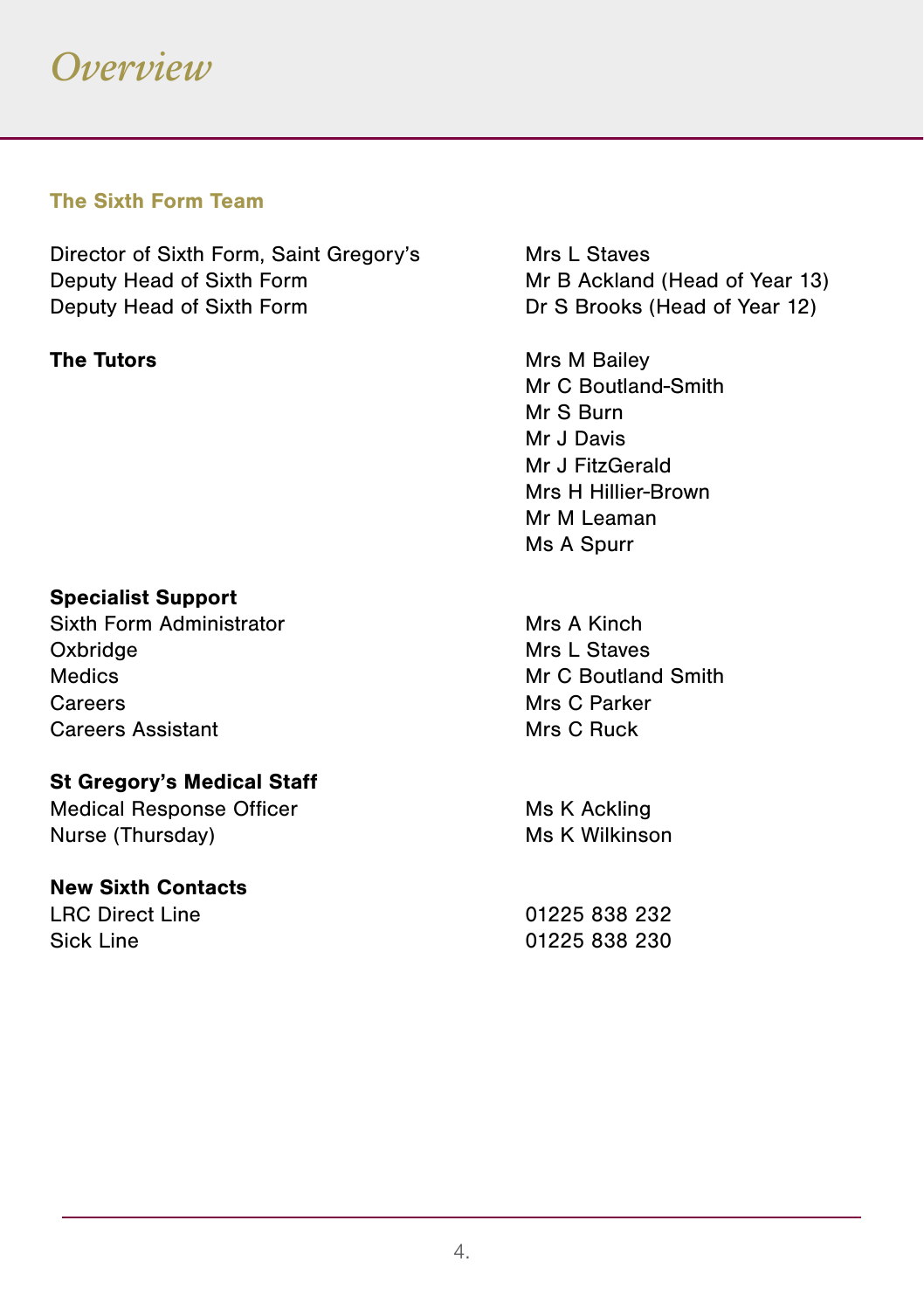# *The School Day*

#### **The School Day**

| The School Day & Lesson Times |                                                                       |  |  |  |
|-------------------------------|-----------------------------------------------------------------------|--|--|--|
| Monday - Friday               |                                                                       |  |  |  |
| $8:45 - 9:05$                 | Tutor                                                                 |  |  |  |
| $9:05 - 10:05$                | Lesson 1                                                              |  |  |  |
| $10:05 - 11:05$               | Lesson 2                                                              |  |  |  |
| $11:05 - 11:30$               | <b>Morning Break</b>                                                  |  |  |  |
| $11:30 - 12:30$               | Lesson 3                                                              |  |  |  |
| $12:30 - 1:30$                | Lesson 4                                                              |  |  |  |
| $1:30 - 2:10$                 | Lunch Break                                                           |  |  |  |
| $2:10 - 3:10$                 | Lesson 5                                                              |  |  |  |
| $3.15 - 4.15$                 | Optional: Enrichment activities and/or<br>supervised study in the LRC |  |  |  |

Our website has a more detailed calendar with a full listing of important dates including progress reports, educational visits and parent information evenings.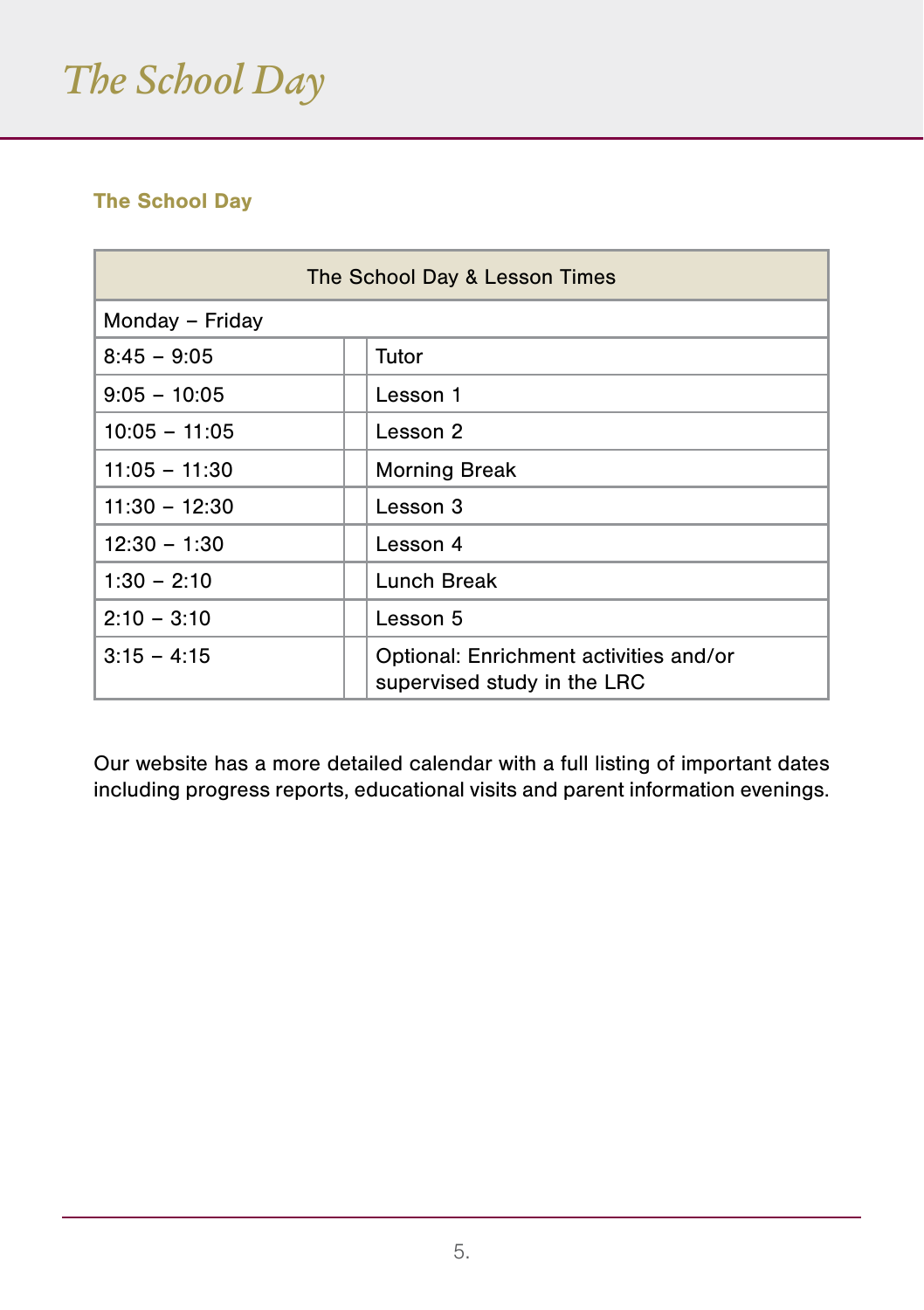### *Life in The New Sixth*

#### **Sixth Form Code of Conduct**

Every day we expect students to:

- • Always give maximum effort to academic studies.
- • Be a respectful and considerate member of the school community.
- Set a positive example for the younger years.
- • Always be polite and helpful.
- • Be welcoming to all members of the community and visitors.
- • Respect the right of each individual to explore and develop their faith and spirituality.

#### **The School Day and Attendance**

The school day starts at 8.45am in Tutor and finishes at 3.10pm.

Year 12 students must attend all timetabled lessons including assembly, the Core Tutor Programme, Religion & Life lessons and Enrichment activities. You may leave site once all timetabled lessons have finished for the day.

You may leave site at lunchtime but must be back in plenty of time for your Period 5 lesson. If you do not have a lesson Period 5 then you are permitted to leave site for the day at lunchtime.

Year 13 may leave site after their last timetabled lesson of the day. Rules regarding attendance to Tutor and Assembly are different to those for Year 12 and are given below.

Remember, you are writing your own reference with everything you do in the sixth form. In today's competitive world, high levels of punctuality and attendance are not only expected, but are often demanded by employers. In order to reach your full potential, it is essential that you aspire towards 100% attendance.

#### **Signing In and Out**

If you leave the site, you MUST sign out at the Learning Resource Centre (LRC). If you arrive at school after Tutor, you MUST sign in at the LRC. You must provide an acceptable reason – these will be queried and monitored.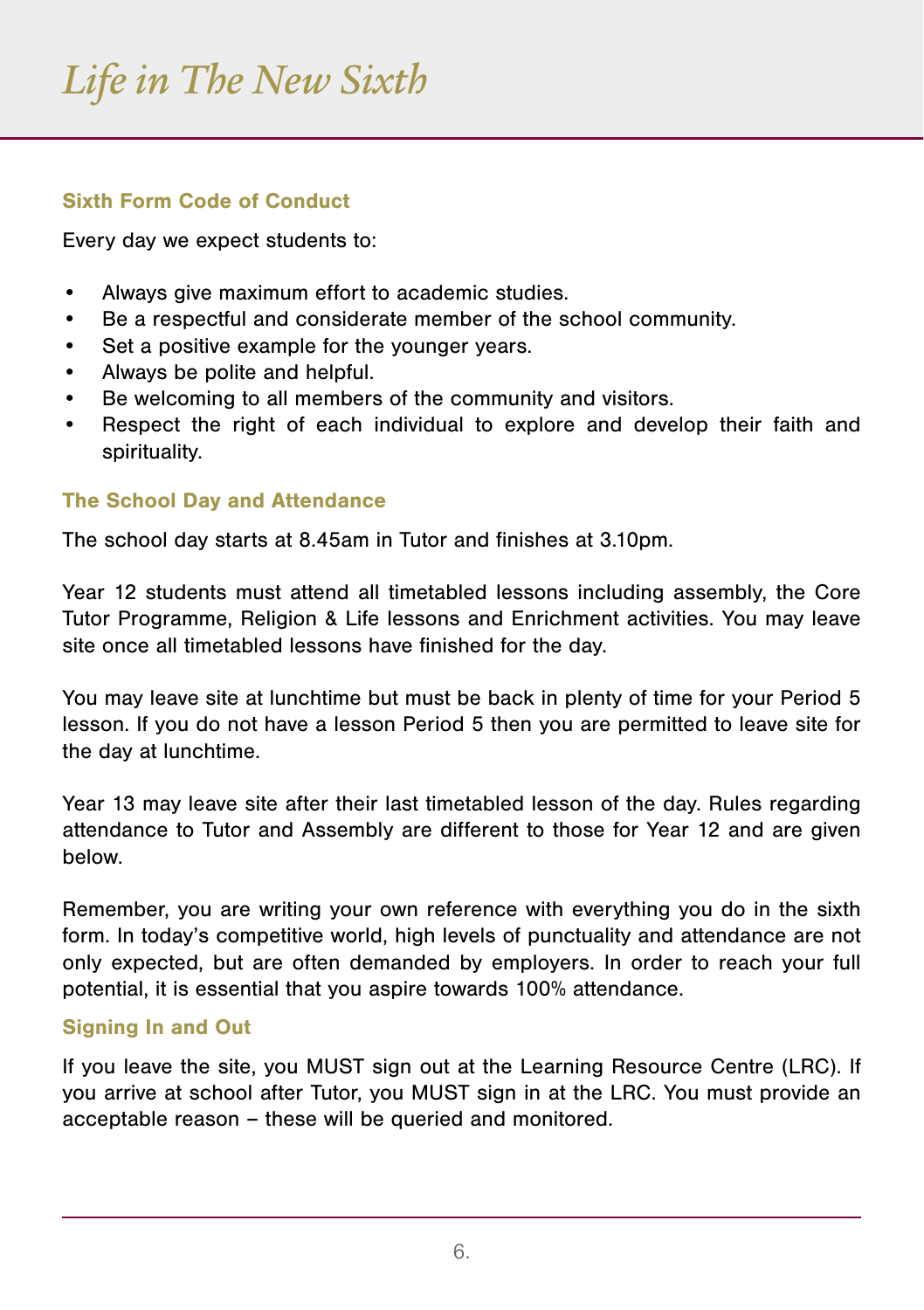If a Year 12 student does not have a lesson Period 5, and is choosing to remain on the school site, then they must sign in at the LRC.

If a Year 12 or Year 13 student goes out at lunchtime they must sign out and back in at the LRC.

As Year 13 students have more freedom, they must sign in and out accurately. Failure to do so may result in this privilege being withdrawn.

The signing in and out system is set up with your safety in mind. For example, in case of a fire, the school needs to know where you are during school hours. If you miss registration or have permission to leave the premises ALWAYS SIGN IN AND OUT at the Admin Desk located in the LRC.

#### **Assemblies and Tutor Periods**

Assemblies are compulsory for all students in both Year 12 and 13. It is hoped that many of you will take leading roles in sixth form and lower school assemblies as the year develops.

For Year 12 students Tutor Periods are compulsory. The time spent with your tutor is very important in ensuring that you are fully supported to meet the demands of your academic course and also fully prepared for life beyond sixth form.

Year 13 students must attend all Tutor sessions as directed by the sixth form team.

#### **Sickness or Unexpected Absences**

If you are unwell and not able to come to school you need to notify The New Sixth in one of the following ways:

- • A parent or carer should call and leave a message giving the reason for the absence on The New Sixth Sickline: 01225 838230 before 10am.
- An email can be sent by a parent or carer to Mrs A Kinch kincha@st-gregorys. org.uk
- If a student is emailing about an absence they must cc their parent or carer.

Absence for holidays during term time is discouraged and will always be unauthorised (unless there are exceptional circumstance).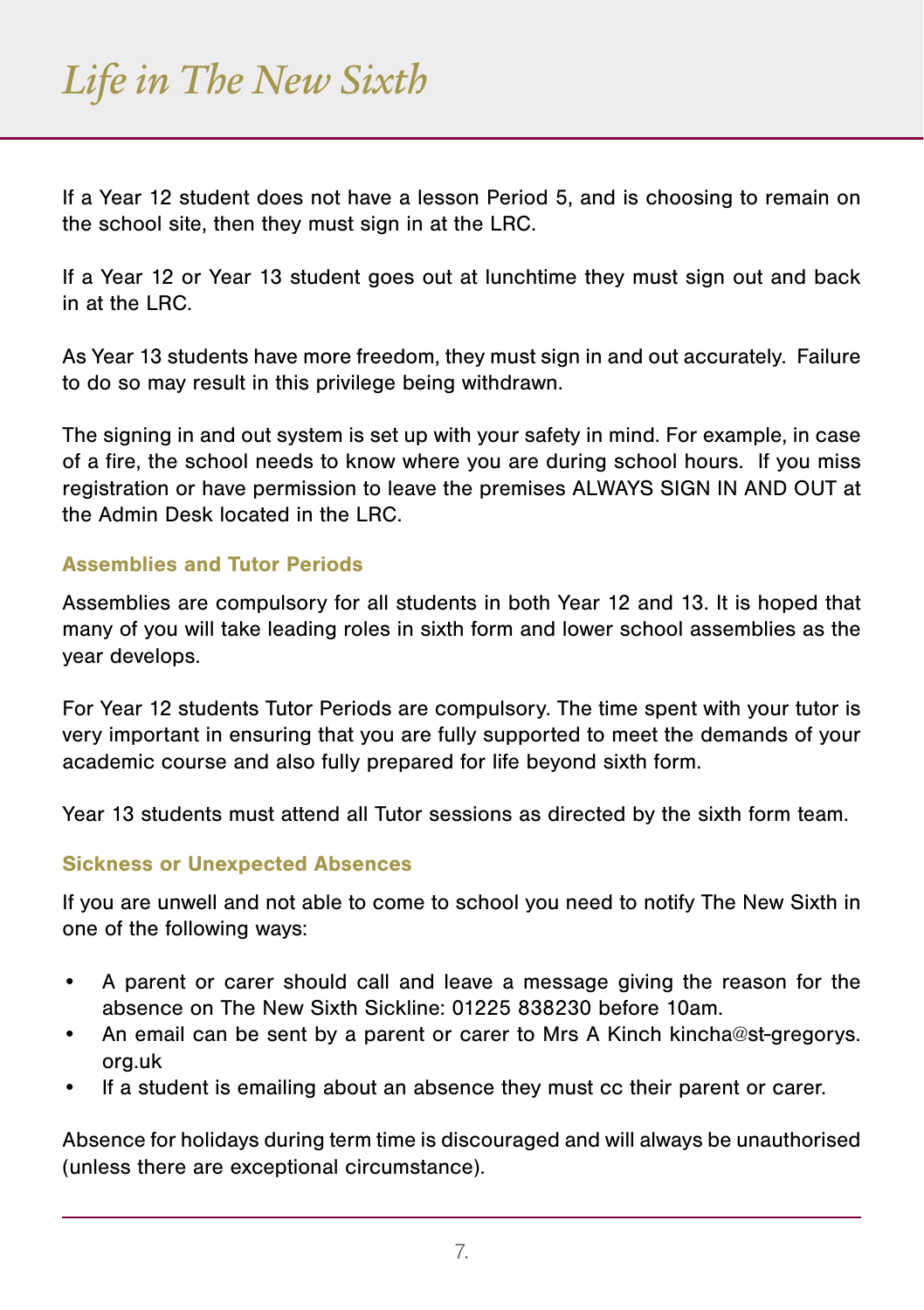Attendance information forms part of any future reference from the school for employment or university. It is also required if you are claiming any financial bursary for studying post-16. If you wish to request permission for an absence in advance please apply at the LRC Admin Desk or email Mr Ackland or Dr Brooks.

#### **Notices – Finding Out What's On**

**Memo keeper:** Displayed during Tutor every day. This is how key notices for that day are shared with the community.

**Gateway Café Notice Board or TV:** For Year 13 students that are not required to attend Tutor – check daily.

**LRC Noticeboard:** Displays general non-urgent information - check weekly.

**The Fortnightly New Sixth Newsletter:** Contains notable dates, events and opportunities.

#### **Emails**

Students are expected to check their school email account a minimum of twice a day, once in the morning and once in the afternoon.

This is a key channel of communication and it is your responsibility to be aware and to respond. It is recommended you download the Outlook 365 app to your phones to help with your organisation.

#### **Dress Code**

Students must dress according to our Dress Code. The New Sixth is a professional environment and students should dress accordingly.

A full Dress Code can be viewed in this booklet or on the website. In particular please note that jeans, trainers, short skirts, revealing tops and hoodies are strictly forbidden.

If you are unsure speak to your Tutor or a Deputy Head of Sixth Form.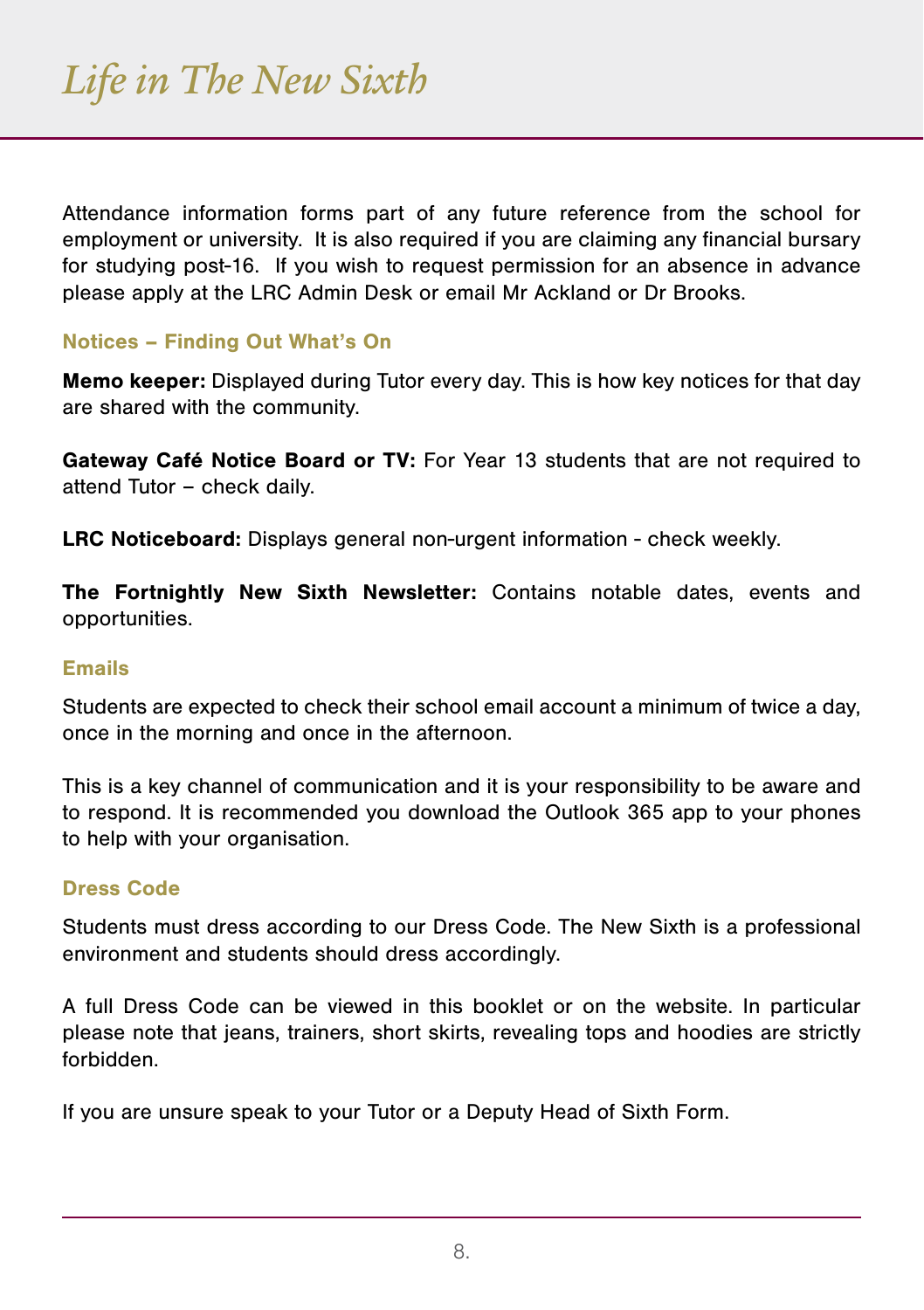#### **The Café**

Sixth Formers have a café in the Gateway building exclusively for their use. It is open at break and lunch. The café area can be used for group work during the day as an alternative to the quiet LRC.

#### **Religion & Life lessons**

Every student has Religion & Life lessons as part of their timetable. These are compulsory sessions. The curriculum is designed to look at key issues and inspire debate. The modules for Religion & Life are diverse and regularly reviewed to make sure the programme is as engaging as possible.

A variety of world religions are explored and staff welcome student input to design and alter the curriculum to meet interests.

#### **Enrichment**

Every Thursday Period 5, students have a timetabled Enrichment lesson. This is compulsory for Year 12 and optional for Year 13.

This is an opportunity to engage in an activity unrelated to A level subjects, to broaden your experience of sixth form.

The enrichment programme runs as a carousel of different activities which students spend six weeks enjoying. We are always keen to hear ideas students have for alternatives that could be included in the programme.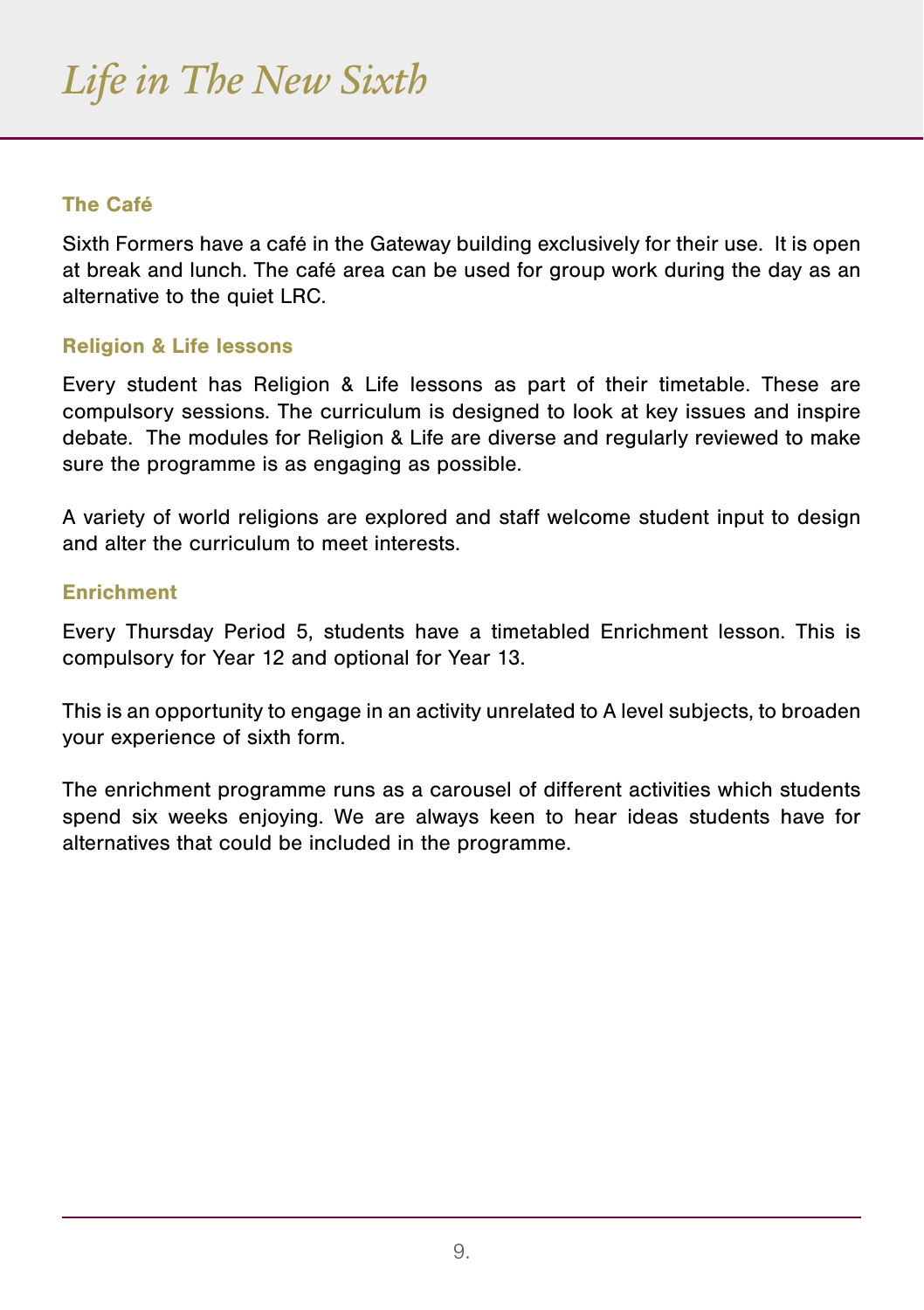#### **Study time**

The difference between GCSE and Post-16 courses is significant. The key to success is having a positive work ethic and enthusiasm for your chosen subjects; you will need to read around the topics and immerse yourself in them. Independent learning/ study is essential and may take a number of forms, but it is always designed to reinforce the core learning within the classroom rather than be an 'add on'.

To make a success of your A levels all students are expected to spend at least 21 hours per week on their studies. You are able to undertake independent study time during the school day, since you will be studying fewer subjects. You have the option to work in the Learning Resource Centre (LRC), the Café or in free classrooms with the agreement of a member of staff. Year 12 students will have six hours of supervised study a fortnight. During these sessions students must work in the LRC on independent tasks to further their progress in their A Levels.

No disruption to independent study will be tolerated; failing to use this time productively will be to the detriment of your success in your chosen course. Remember, there is no such thing as "I have no work" at sixth form level.

#### **Independent Study at Home – Year 13 only**

Year 13 students have permission to study at home however attendance to timetabled lessons, and at registration and directed tutor periods is compulsory. This privilege may be removed if work or behaviour falls below our expected high standards.

#### **Assessment and progress**

In order to help you assess how well your work is going and to monitor progress we use ALPS, a national assessment benchmark based on individual GCSE performance, to set a minimum expected target for students at A Level. If there are significant concerns about your progress or efforts, subject staff and/or the pastoral team will meet with you and your parents to discuss and agree strategies to support you. Your subject teachers monitor your academic potential and progress and share with your Tutor. Interviews will be arranged on a regular basis to review your achievement, set targets and offer constructive advice and support. The aim is always to work with you to use your strengths to support you in your weakest areas.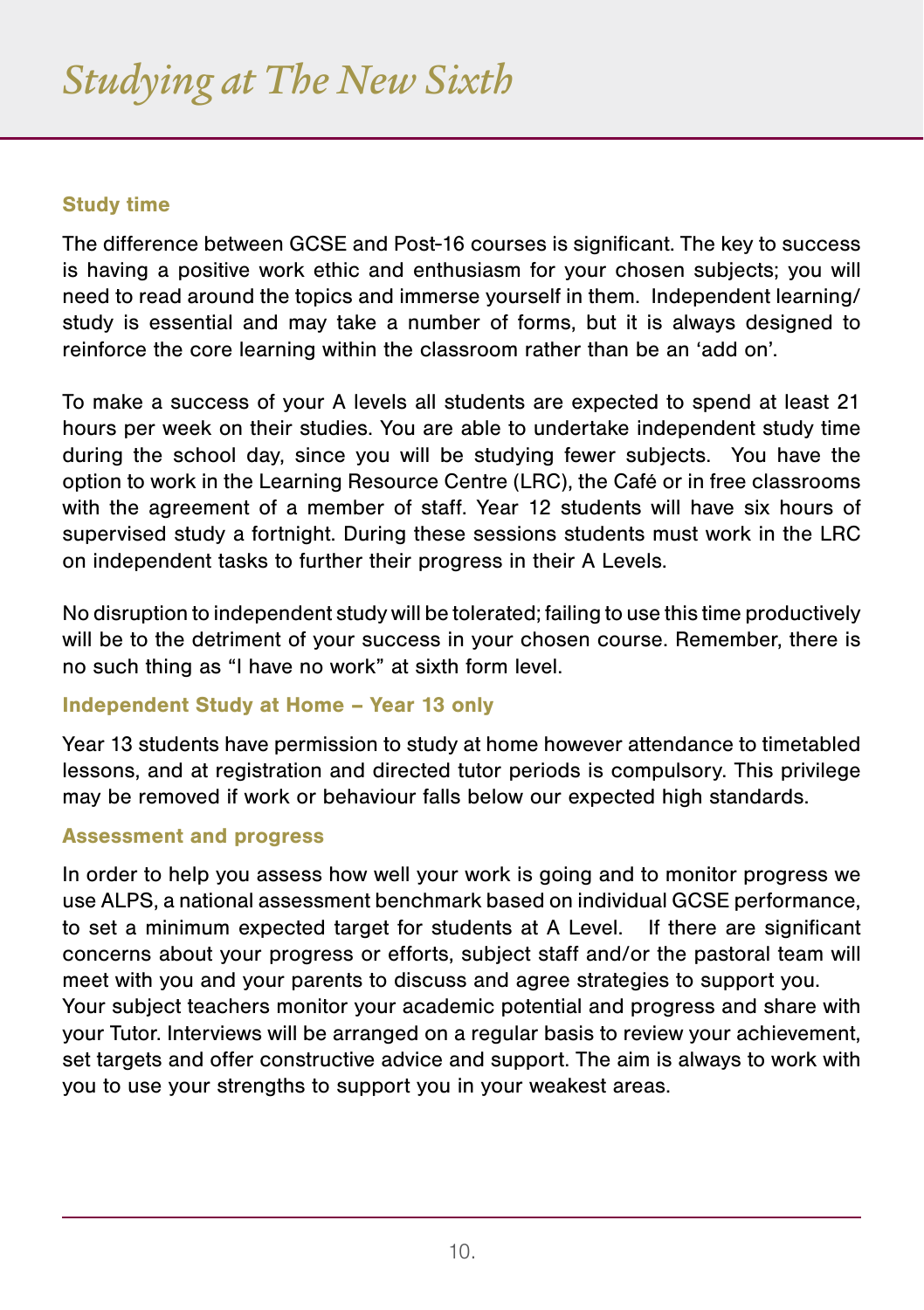If you continue to under-perform you will be placed on an academic report for a three week period during which time your suitability for your chosen course will be stringently monitored.

#### **The Enriched Curriculum offer**

At the New Sixth, we offer students the opportunity to engage in an additional course alongside their three A level subjects. Students can chose from the following options, all of which have significant benefit as they make university and job applications in the future:

#### **The Extended Project Qualification (EPQ)**

This is increasingly recognised by the most competitive universities as an excellent addition to AS subject studies. Students will often choose a topic that compliments their future degree route, using it as an opportunity to show reading beyond AS subject content and demonstrating independent study skills. This course will appeal to you if you wish to complete an extended dissertation, research project or creative piece on a topic of your choosing and you wish to develop research skills which will enhance your readiness for university. It will be particularly useful for those students who are thinking of applying to Oxbridge, Medicine or other competitive courses.

#### **AS/Core/Further Maths**

We are very fortunate to have such success in maths at GCSE and we capitalise on this in The New Sixth by making every effort to encourage students to continue their study of maths post-16. The enriched curriculum has something for everyone. The Core Maths programme is an engaging, real-life application of the subject; AS Maths offers more the opportunity to study the subject without committing to the full A level; and Further Maths supports exceptional mathematicians to continue to challenge themselves.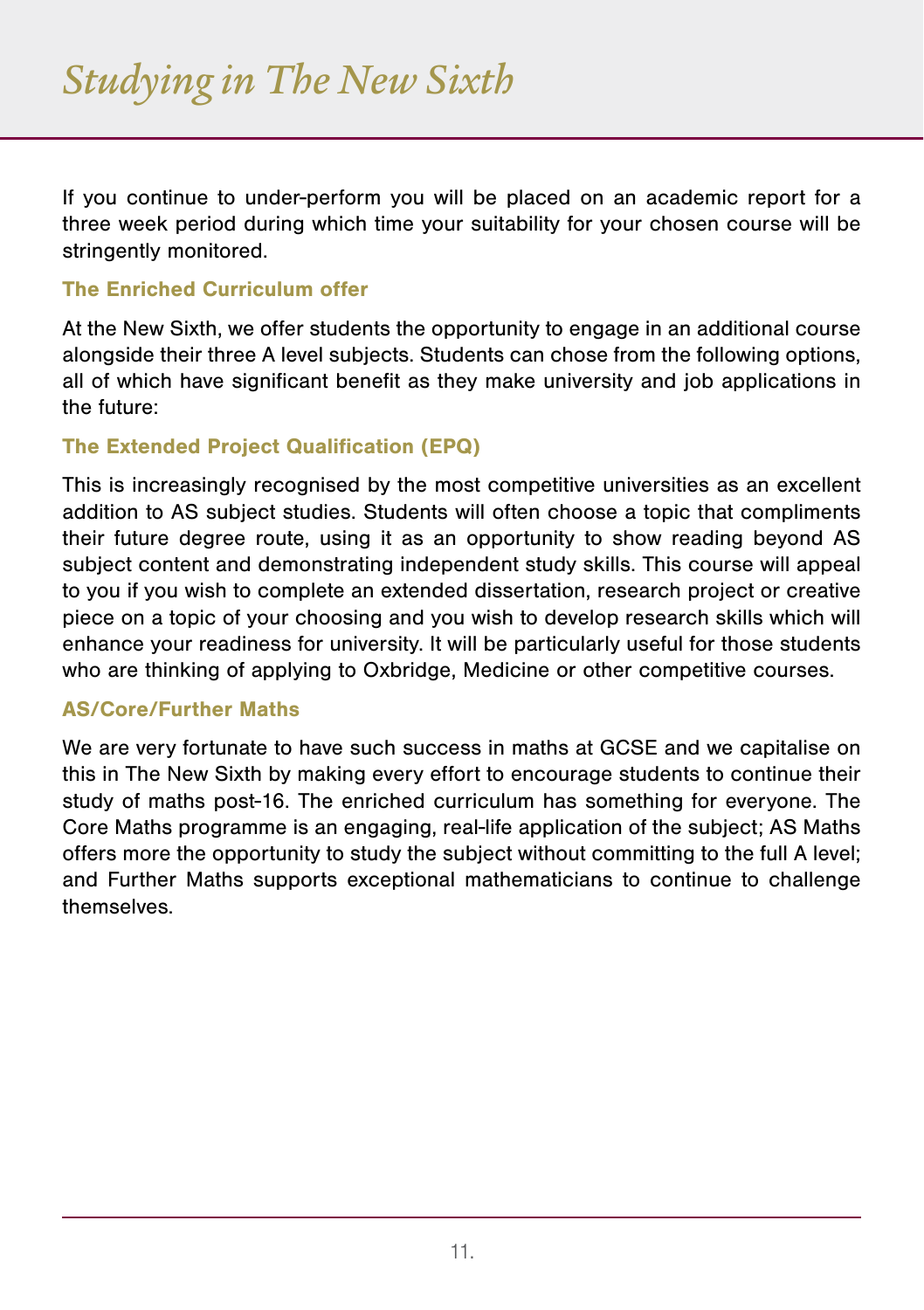#### **Spiritual and Pastoral Support**

The Chaplaincy offer a programme of activities and retreats to invite you to continue to engage in the spiritual journey in a way which speaks to young people. The Chaplain works to provide a caring, welcoming, inclusive and stimulating environment. We hope that sixth formers will take part in the planning of activities and will help to form a student chaplaincy team.

#### **Worship**

The New Sixth is a Christian sixth form and we expect all our sixth formers to respect the basic Christian values we hold dear. In tutor time you will be invited to take part in prayers and assemblies will have a Christian content and context.

We appreciate that sixth formers will be in very different places in their life and faith journey, so there is no sense of 'compulsion' about any aspects of Christian belief, just an understanding that what we stand for will be supported and valued.

From time to time there will be whole school Masses at Saint Gregory's which sixth formers are warmly invited to attend. We hope that sixth formers, working with the chaplains, will play an active role in preparing liturgies. There is also the option of engaging with an alternative worship offer designed and organised by the Christian Union.

#### **Personal Tutors – Welfare and Progress**

Your Tutor is responsible for supporting and guiding you during your time in the sixth form and beyond into higher education or the work place. Your tutor is the person who has direct responsibility for your welfare and progress. She or he will help you settle into the sixth form, discuss your academic progress with you, write your reference when you apply for a job or for university and generally encourage you to make the most of school life. Your sixth form learning experience and development is not limited to the subjects you study, but also the rich range of opportunities The New Sixth will offer you in order to develop your confidence, preparing you for the next step.

In addition to your Tutor, other support systems within The New Sixth are available to help you cope throughout your time here including the School Nurse or Academic mentors.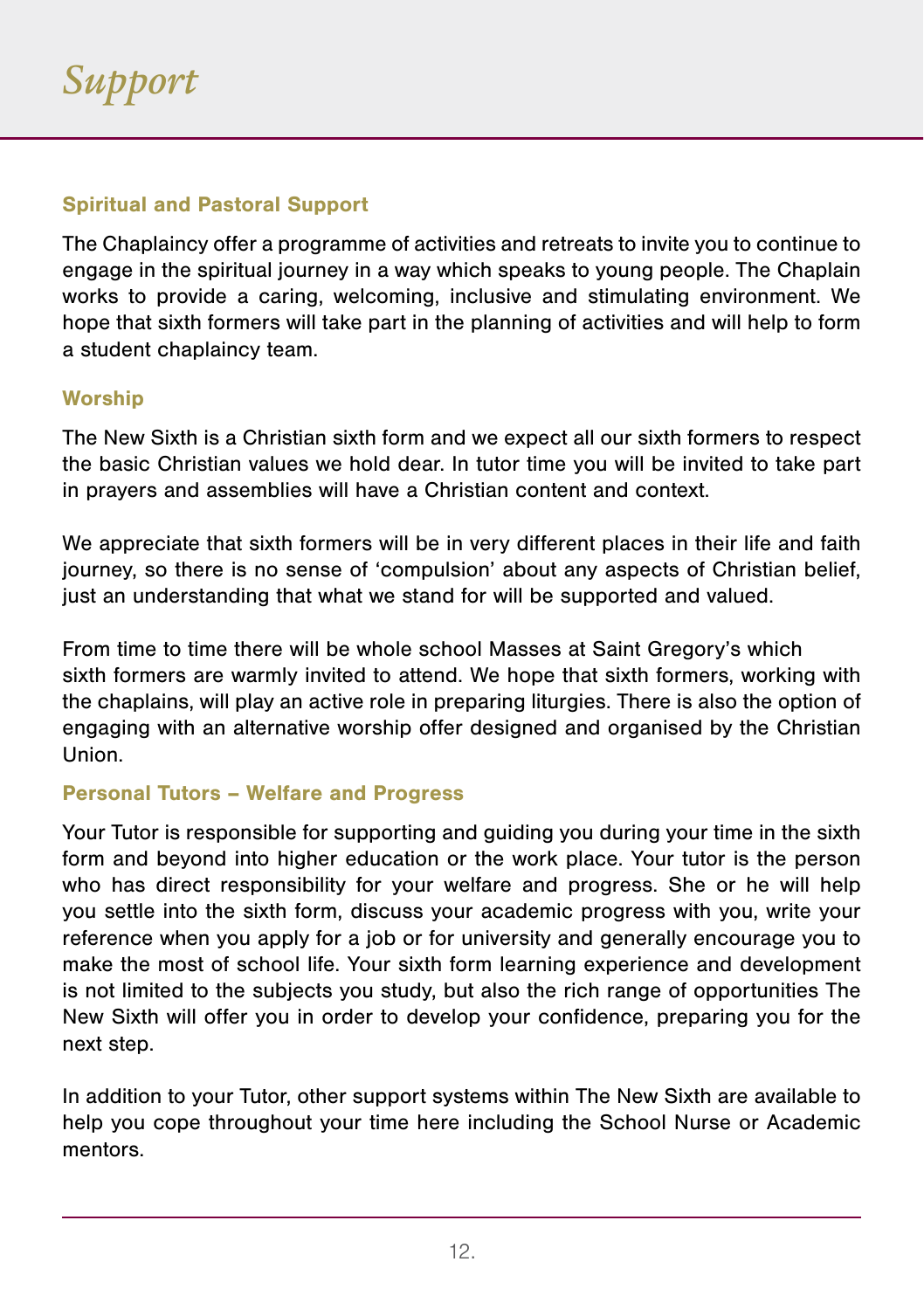#### **Financial Support and Bursaries**

The 16-19 Bursary Fund is available to provide financial assistance to those students from low-income families. The bursary can help towards meeting the costs of books, uniform, attending trips, transport and attending interviews or university open days. The Bursary Policy and application form are published on our website. Further information can be obtained, in confidence, from the Sixth Form Administrator or the Finance Manager at Saint Gregory's or the School Business Manager at St Mark's.

There are also various bursaries and scholarships available for university applicants from low-income families; ask for details when applying to university in Year 13.

#### **Leadership opportunities**

There are numerous opportunities to develop your leadership skills which will enhance your Sixth Form experience and prepare you for adult life. For example, you may wish to get involved with the Senior Team, the Duke of Edinburgh Award Scheme plus many of the activities in our Enrichment Programme (see below).

#### **Heads of House and the Student Leadership Team**

Student leadership roles for Year 12 students are the prestigious Heads of House positions. Heads of House work with the lower school in organising House events and competitions. The Student Leadership Team is elected at the end of Year 12 and work together to enrich the experience of students in the sixth form and lower school. The Senior Leadership Team is overseen by the Chair and Vice Chair.

#### **Enrichment**

We support the development of practical and transferable skills which will be valuable later in your life as a student and as an employee. Communication, numeracy and IT skills will be developed through your work in your academic subjects and the Core Tutor Programme. You will also have the opportunity to take further enrichment activities on Thursday afternoons throughout the school year.

Examples are:

- • The Duke of Edinburgh Award
- • Recreational sports
- • Volunteering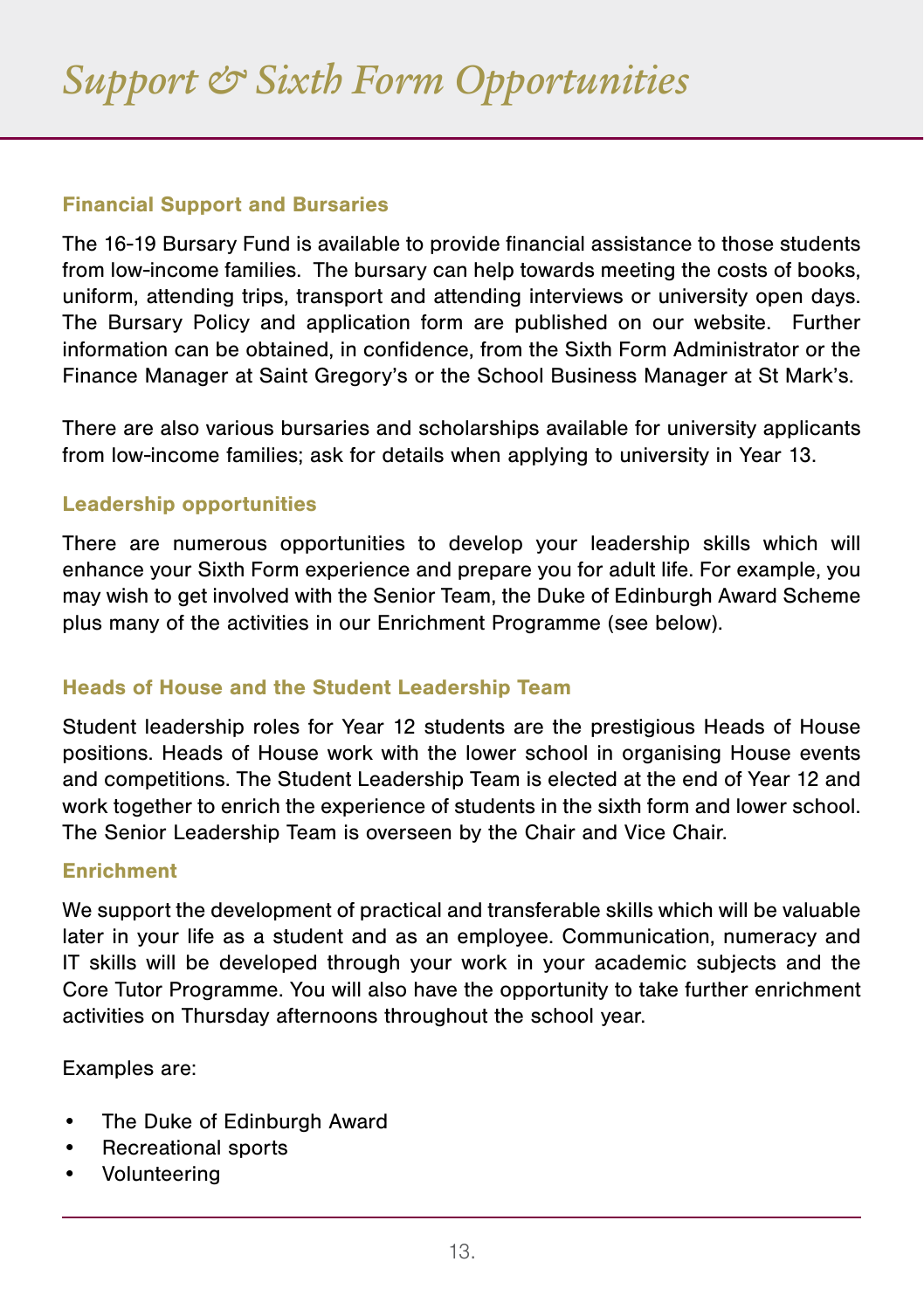# *Sixth Form Opportunities*

- Year 7 Peer Reading programme
- • Working with younger students
- • International links with other colleges
- • CAFOD Young leaders

#### **Progression – Careers and UCAS**

Throughout Year 12 there is an extensive programme to support students to consider their next steps, whether that be university, apprenticeship applications or careers preparation.

For those considering a university application, training and guidance will be given on the development of your personal statement. As this forms the basis of any application to employment or to the UCAS system it is important that you have a good draft ready for the start of your final year in school. Preparing for the 'next step' will become the main focus of tutorial time with your form tutor in the autumn term of Year 13.

All students at The New Sixth have access to **Unifrog** which forms an important part of the progression programme.

Unifrog is an award-winning university course and apprenticeship choosing platform which makes it easy for students to choose the best five university courses and/or apprenticeships.

The tool pulls together an unparalleled breadth of data from sources such as The Guardian, UCAS, and the Department for Business, Innovation and Skills, allowing students to compare courses and apprenticeships side by side, and also helps students to avoid common application mistakes, such as not choosing universities offering a range of entry requirements. Access Unifrog by visiting – https://www. unifrog.org/.

All students are given the opportunity to attend a UCAS Convention in Year 12 to support the extensive research which is required to ensure that they apply for the most suitable courses in higher education.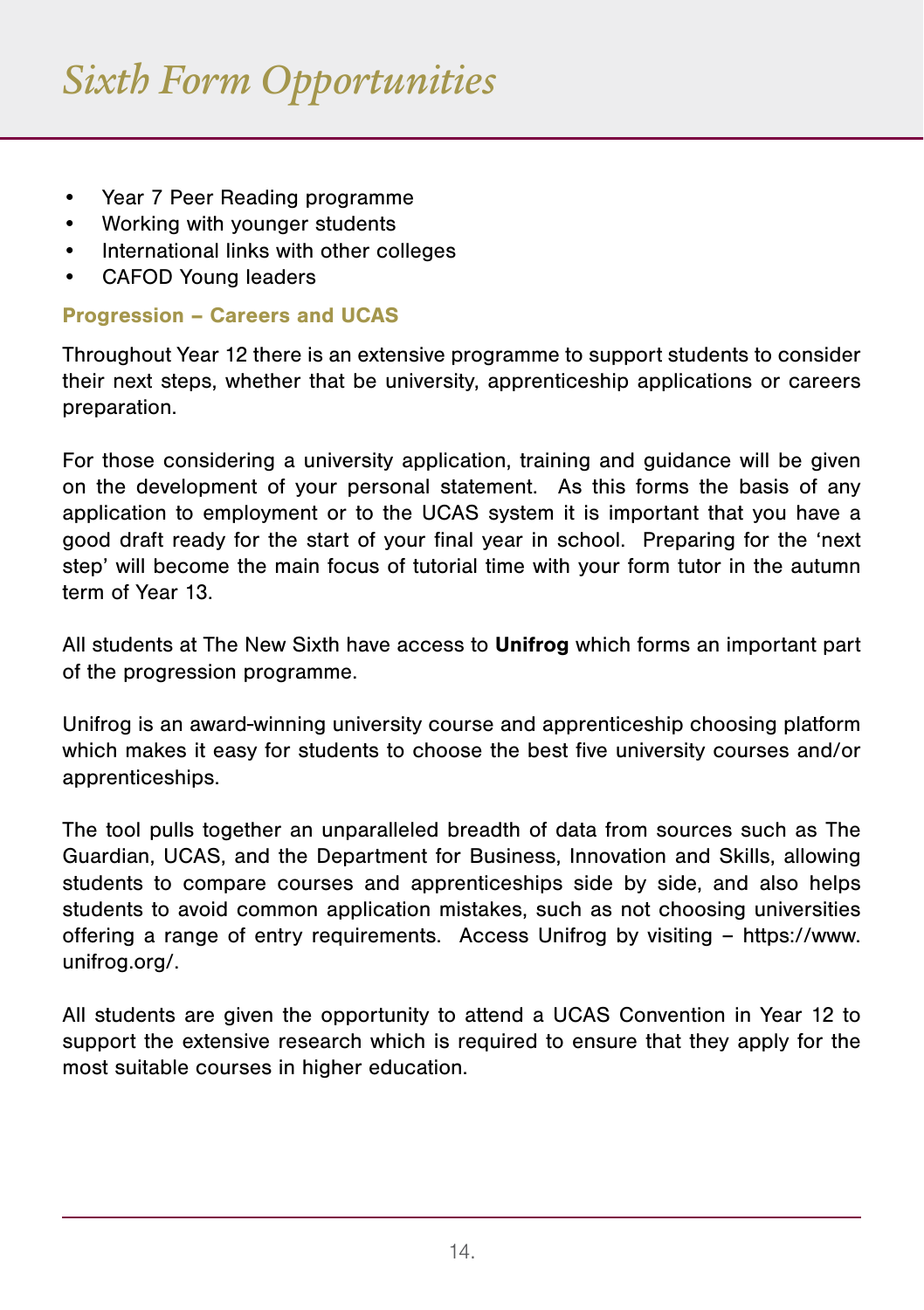#### **Potential Oxbridge and Applicants for Medicine, Veterinary and Dentistry**

Aspiring candidates applying to Oxford or Cambridge University or to study Medicine, Dentistry or Veterinary Science must submit their UCAS applications by October in Year 13. A dedicated programme is on offer to help students make a competitive application.

#### **Work Experience**

In the final week of Year 12, students are supported to complete a week of work experience. It is the students' responsibility to find a placement and to reflect on the lessons they have learnt. However, guidance is available for those struggling to find a placement. The value of work experience is undeniable and students see a significant benefit from being given this time.

Some work experience placements will not fit neatly into the calendared week. We welcome all requests for absence to complete work experience and consider them carefully.

#### **Scholarships**

As part of our commitment to a broad and vibrant curriculum, accessible to all, we have developed the Sixth Form Scholarship Programme, a unique collaboration between The New Sixth and our corporate sponsors.

Each sponsor has made a significant commitment to supporting our students' academic learning experience through a combination of financial scholarship, formal mentoring, careers guidance and work experience in order to prepare students for the challenges, adventures and opportunities of the world of work. Scholarships are worth £500 each, provided in vouchers or through meeting a specific course expense, and will be awarded to students who demonstrate exceptional academic talent or community spirit and endeavour. These funds are to be provided to support our outstanding students in their studies and expand their opportunities beyond the classroom.

Applications are invited from exemplary candidates in Year 12 and Year 13 who play an active role in supporting the sixth form. Scholarships will be awarded in the autumn term. Each scholarship is designed to meet the specific interests of both the sponsor and the student; having reviewed the offers, students can apply for a specific scholarship or make an open application for consideration against all scholarships.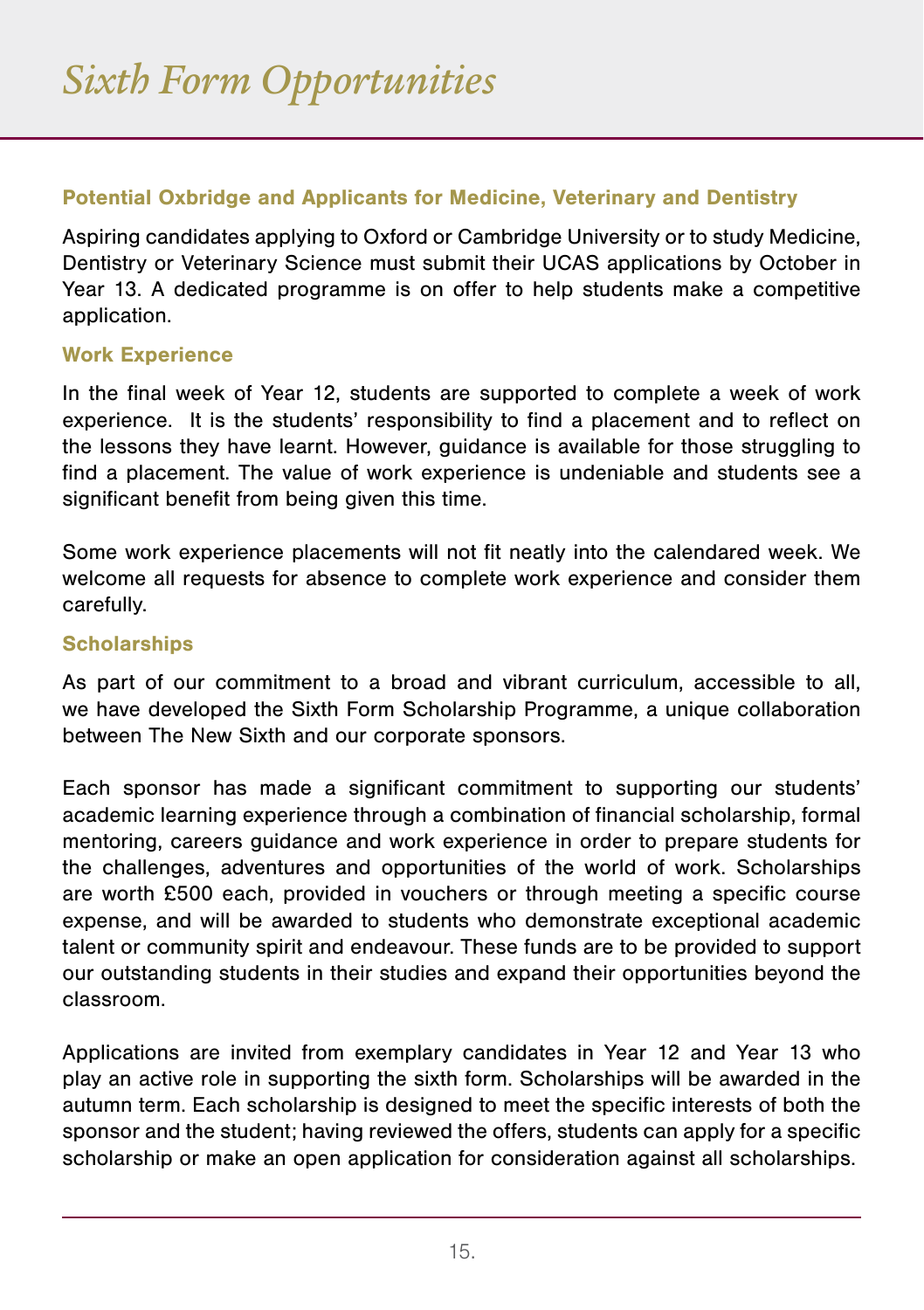#### **The New Sixth Learning Agreement**

All students are expected to sign and adhere to our Learning Agreement - the terms are given at the end of this booklet. There is a six-week probationary period which confirms your suitability for sixth form study. Please seek advice and guidance from your Tutor or the Director of Sixth Form if, during this time, you feel The New Sixth is not for you. If the subjects you have chosen are not suitable for you, there is a procedure in place for changing subjects if this is absolutely necessary, but a change should only be made during the first two weeks to minimise the amount of work missed.

We aim to strike a balance within the sixth form of being a part of a culture of learning with high expectations of participation and mutual respect, alongside helping you to develop the skills and independence which you will need when you leave us for university or employment. The Learning Agreement is a positive document which supports this balance and identifies your rights and responsibilities as a member of the sixth form.

#### **Expectations of Behaviour**

As a sixth form student you will find that the attitude of staff towards you changes and you will find yourself very much in a working partnership. Every effort is made, in the time that you spend in The New Sixth, to encourage your development as a young adult. You will be treated with respect and consideration, and every member of staff has the right to expect the same in return. Unacceptable behaviour or attitude to study is dealt with by your tutor or subject teacher. If the problem or concern is not resolved at this level, it may be necessary to refer you to the Head of Sixth Form and your parents will be contacted.

Any behaviour which undermines positive relationships (threats, abuse, discriminatory behaviour and bullying) is not tolerated. Please note that behaviour of this kind will be dealt with firmly and could jeopardise your place in the sixth form. Detailed guidance on this can be found on the website.

#### **Contacts and Medical Information**

The school keeps personal and confidential records of your contacts and medical information in accordance with GDPR. It is important these are kept up to date for your own safety. Please inform the Sixth Form Administrator if you move house, change your phone number, email address or GP Practice. Please also inform the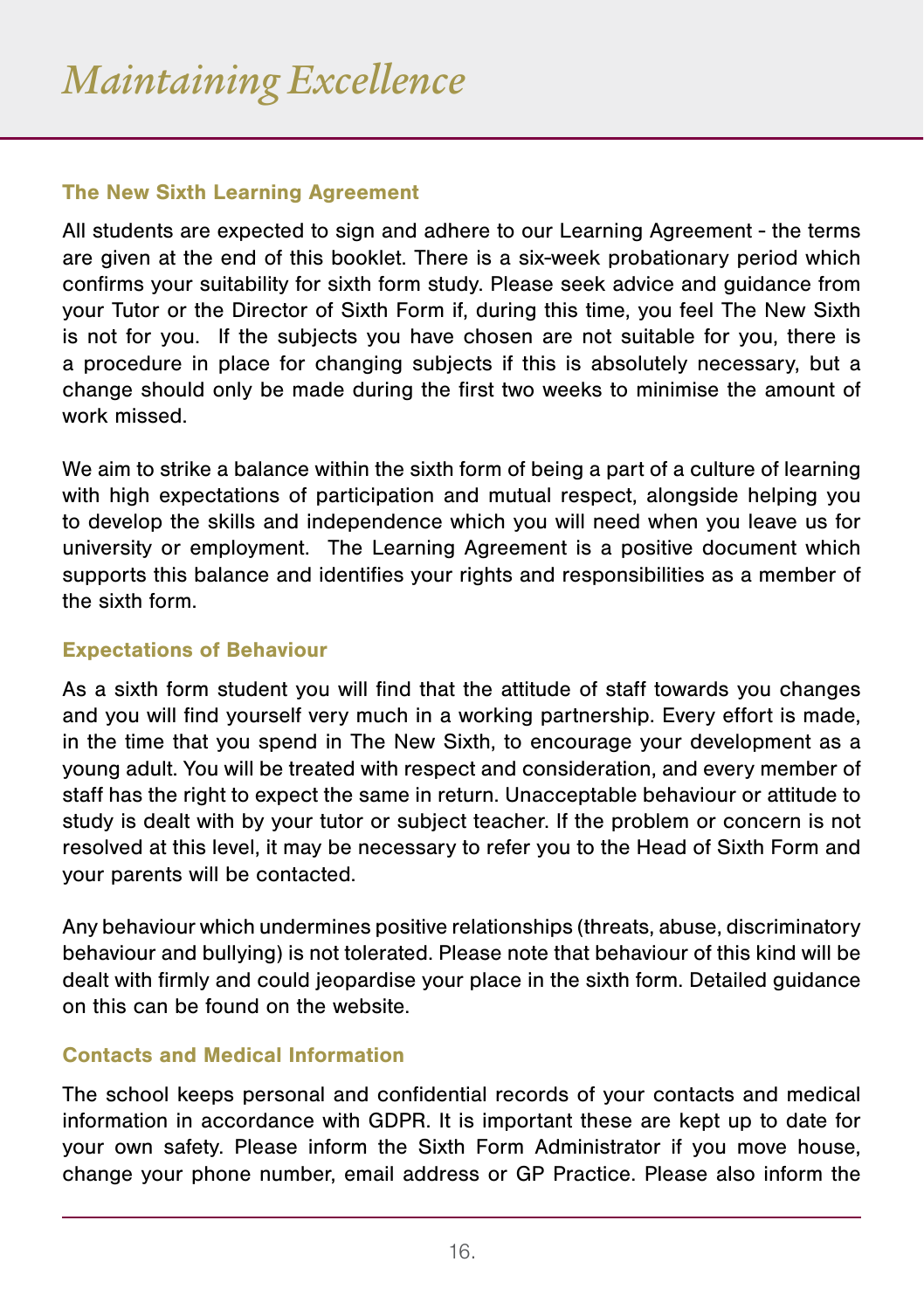school office of any change in a reported medical condition or allergy.

#### **Timetables**

You are all given a copy of your timetable. If you lose it a copy can be obtained from the LRC Admin Desk. If your timetable changes, please let The Sixth Form Administrator and your Tutor know immediately.

#### **Driving lessons**

Driving lessons must be arranged after morning Tutor time and outside of lesson time. You must ensure you are back on site for a prompt arrival at your next lesson.

You are allowed to take a driving test during school time providing you attend for part of the school day as appropriate. Absences to complete driving theory tests will not be authorised.

#### **Lockers**

Lockers are available to hire at a small cost. Keys are available from the Sixth Form Administrator. Please take care of your possessions and ensure that you have valuable items personally insured.

#### **Printing and Photocopying**

Students are given printing credits at the start of the term and when this runs out you can you buy more from the LRC Admin Desk.

#### **Laptops/ICT**

We will expect you to sign the school's ICT Acceptable Use Policy which covers use of all ICT facilities and products.

#### **Mobile phones/iPods**

Please be aware of the distraction which can be caused by the use of mobile phones and other devices. You are asked to switch off your mobiles in lessons and around the school grounds.

Sixth form students can use their mobile phones at break time and lunchtime, but we ask you to be mindful of younger students who are not allowed to use mobile phones in school at any time.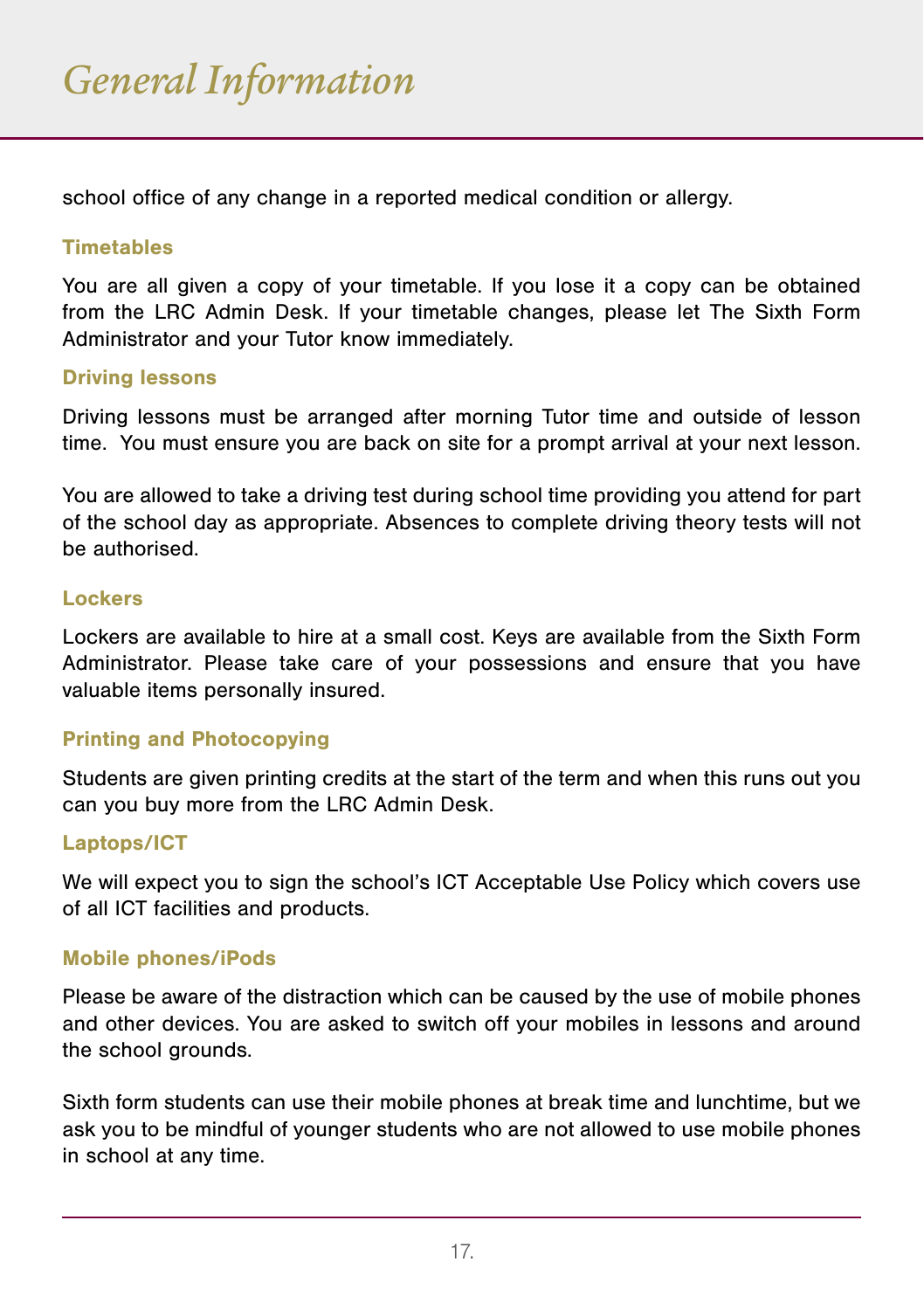#### **University Open Days**

When considering university applications in the summer term of Year 12 and autumn term of Year 13, you may wish to attend open days. These visits can be very worthwhile and can give you a clear picture of what the course involves and how well suited you will be to it. We will authorise two absences per academic year to facilitate.

#### **Part-time work**

Some students take on a part-time job (evenings or Saturdays) during their time in the sixth form. Whilst this brings financial rewards and a valuable insight into the world of work, it does come with a warning! Post-16 courses are demanding and require consistent effort and application. If you are applying for part-time employment, we would recommend no more than 10 hours per week. You must avoid excessive or late hours as your priority must always be your A level studies.

#### **Care of your environment**

As young adults we expect you to take care of your environment at all times and to show respect to others by ensuring that you leave all working or relaxing areas in good order. We expect your co-operation at all times in resolving any issues should they arise with regards to your use of the LRC, The Well or indeed any part of the school grounds.

#### **Smoking**

The school buildings, grounds, and all nearby residential streets are strictly no smoking areas for all students.

#### **Alcohol / illegal substances**

It is the school's policy to inform the Police in cases involving the sale or consumption of controlled drugs within the school grounds. In addition, students must not enter licensed premises during the school day. Alcohol/drugs must not be brought onto the school site under any circumstances.

Failure to comply with this expectation will result in suspension and possible exclusion. Please see our policy on our website for further details.

#### **Fire regulations**

Please become familiar with the fire regulations for each part of the school buildings and grounds, in particular the assembly points and evacuation routes.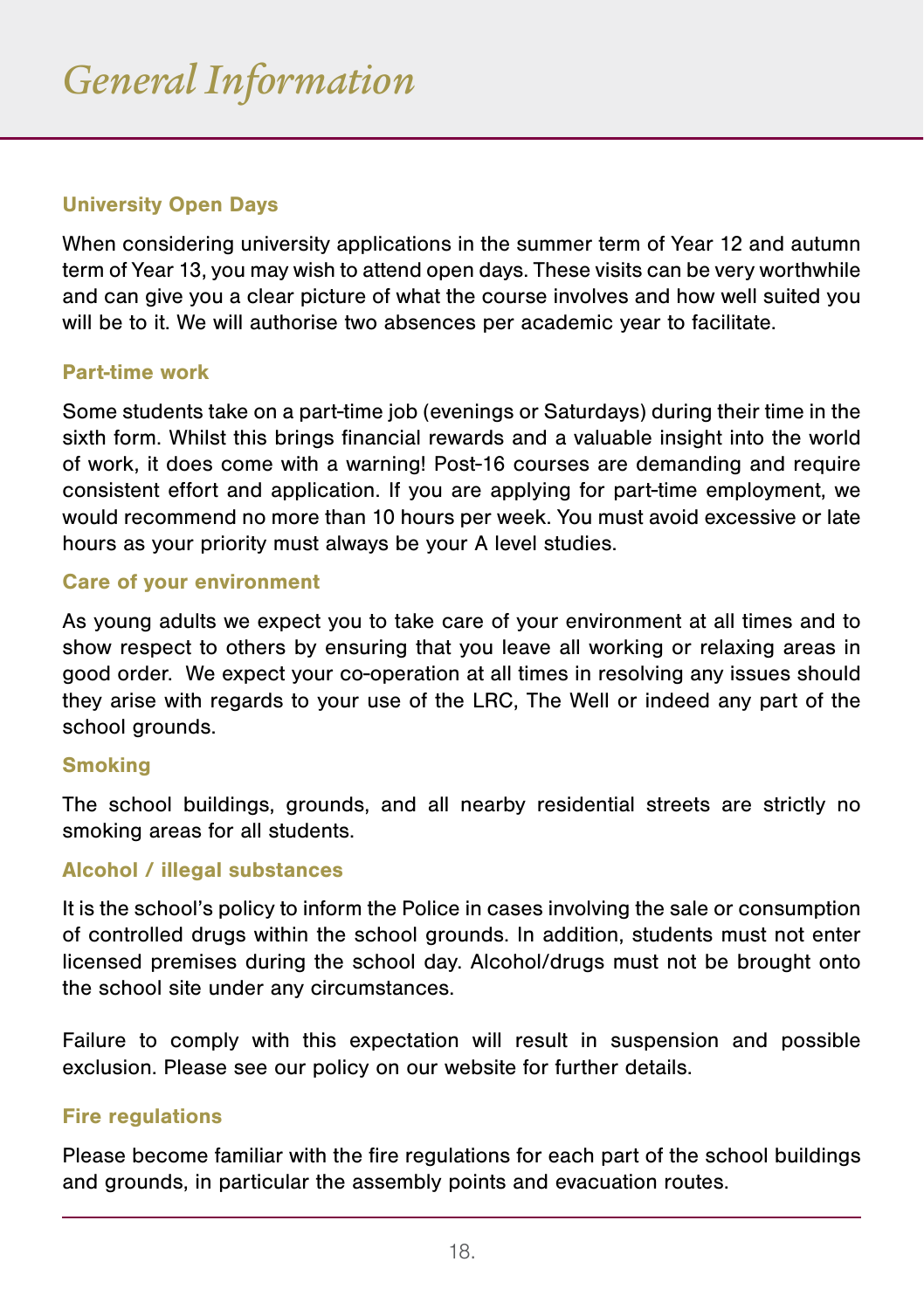#### **New Sixth Dress Code**

**Sixth form students are required to dress smartly as they are role models to younger students.** 

You should dress smartly and modestly with the respect of others in mind, as you would for a professional work environment. We ask that sixth formers work within the spirit of the dress code and embrace the flexibility it presents without abusing it.

If you are not sure if your outfit is suitable, ask yourself if you would be confident walking into an interview for your dream job in it.

#### **If not, then it isn't right for The New Sixth.**

|                                                                                      | <b>BOYS' REQUIREMENTS</b><br>The following are acceptable:                                                                                                                                                                                                                                                                 |  | <b>GIRLS' REQUIREMENTS</b><br>The following are acceptable:                                                                                                                                                                                                                                                                                    |  |
|--------------------------------------------------------------------------------------|----------------------------------------------------------------------------------------------------------------------------------------------------------------------------------------------------------------------------------------------------------------------------------------------------------------------------|--|------------------------------------------------------------------------------------------------------------------------------------------------------------------------------------------------------------------------------------------------------------------------------------------------------------------------------------------------|--|
|                                                                                      | Formal business wear appropriate<br>for the workplace. E.g. suit trousers<br>and a shirt with tie or open collar.<br>Buttoned shirt with tie or open collar:<br>long or short sleeved.<br>Tailored, suit-style trousers or smart<br>chinos.<br>Plain jumper or cardigan may be<br>worn.<br>Shoes must be formal and smart. |  | Formal business wear appropriate<br>for the workplace. E.g. smart blouse/<br>top with skirt or trousers.<br>Skirts and dresses must be tailored<br>and of an appropriate business style<br>and length (mid-thigh)<br>Tailored, suit-style trousers.<br>Plain jumper or cardigan may be<br>worn.<br>Shoes or boots must be formal and<br>smart. |  |
| Hair must be appropriate to a professional environment<br>Piercings must be discreet |                                                                                                                                                                                                                                                                                                                            |  |                                                                                                                                                                                                                                                                                                                                                |  |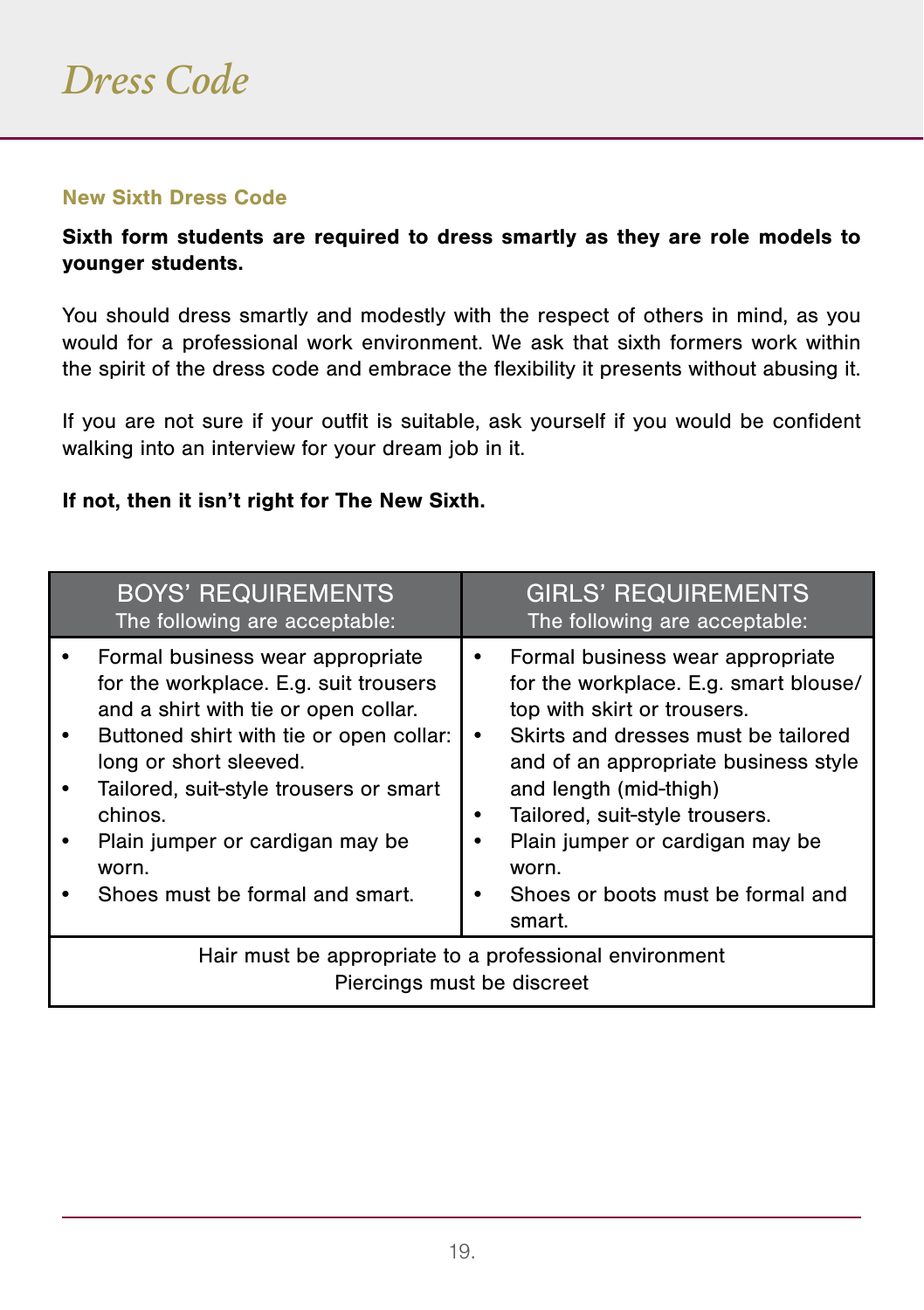#### **Not Acceptable**

For clarification the following items are not allowed:

Stretchy-style miniskirts, vest/strappy tops, tops that are low cut or expose the midriff, leather skirts or trousers, cargo pants or denim including white or black jeanstyle trousers, see-through linen trousers, shorts, cut-off or ripped trousers, large designer logos, hoodies, trainers, casual "deck" shoes, flip flops, "Ugg-style" boots.

Outdoor coats, jackets, hats and scarves should NOT be worn in the school building.

#### **This list is not exhaustive and is subject to change**

Fashions change so the list of unacceptable items is **not exhaustive** and staff will decide whether or not your appearance is acceptable. If errors of judgement are made with your school attire, you may be asked to go home and change.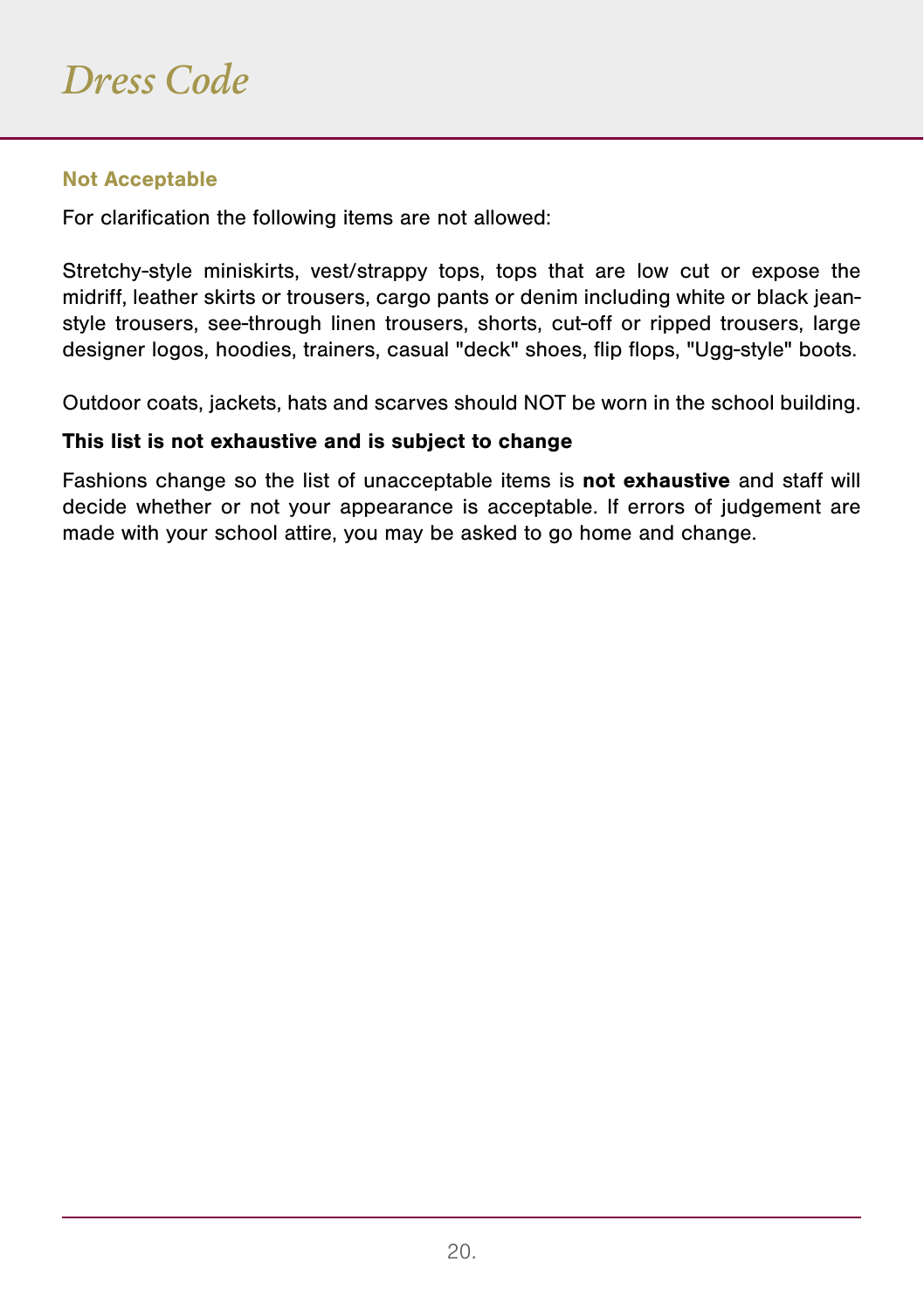This identifies your rights and responsibilities as a member of the sixth form. The terms of the agreement are shown below:

Under this agreement The New Sixth will endeavour to provide:

- • A programme of courses that are delivered by suitably qualified and effective members of staff using appropriate facilities and resources.
- A friendly, caring, supportive environment.
- • A Sixth Form Tutor who monitors your progress, provides guidance and assistance in setting targets for improvements.
- The provision of structured guidance for the use of private study time, including the regular setting and marking of formal work done during private study time.
- Support in developing good study skills.
- Support for any special educational needs you may have.
- The opportunity to take part in an enrichment programme to extend your learning beyond academia.
- • A thorough UCAS/careers programme for your progression beyond the sixth form.
- • The opportunity at least once a year for your parents/carers to come in to school with you to discuss your progress.
- • Termly snapshot reports during the 2 years of study to keep you informed of your progress.
- • The opportunity to apply for the 16-19 bursary to assist towards the cost of books, equipment, compulsory trips, uniform and transport. Note that awards are discretionary and based on household income and individual circumstances.

In return you will be expected to:

- Maintain high levels of attendance (over 94%).
- • Treat all members of the school community with utmost respect.
- • Attend all lessons punctually. This includes Tutor and Religion & Life.
- • Adhere to the expectations of students as laid down in the Sixth Form Code of Conduct including the Dress Code.
- • Accept responsibility for your own learning with the support of your teachers.
- • Complete all work to the required standard by the required deadline by using your time, in school and at home, effectively.
- • Comply with the attendance expectations relevant to your year group.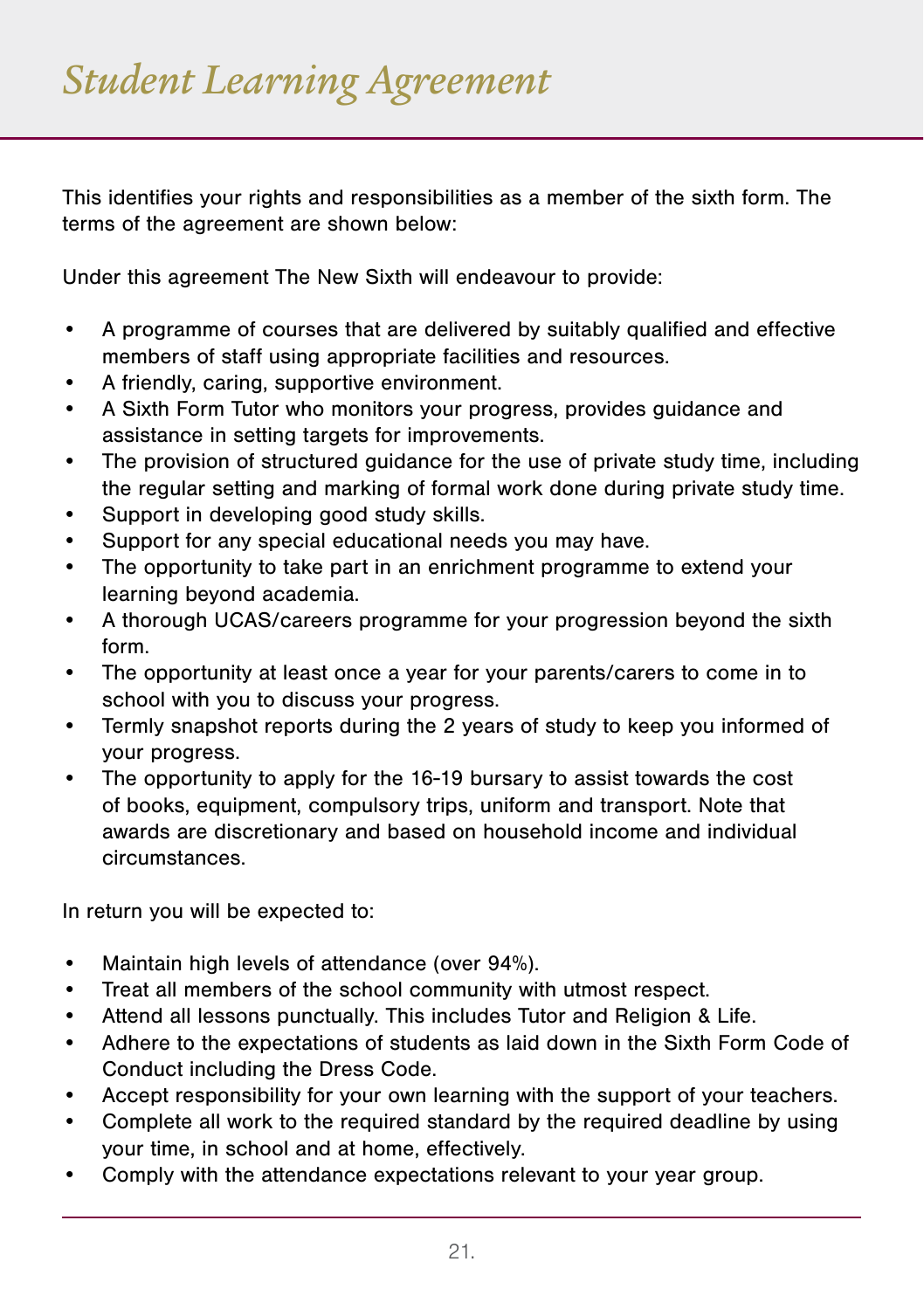- • Act as a positive role model for younger students and behave in a manner which befits a Sixth Form student.
- • Get involved in extra-curricular activities/leadership programmes to improve your key skills.
- • Respect the individual rights of all members of the school community and be involved in activities within the community.
- • Accept that you will be asked to leave the sixth form if the above conditions are repeatedly not met.

At the beginning of each academic year in The New Sixth, students are required to complete a Google Form to confirm their acceptance of the learning agreement.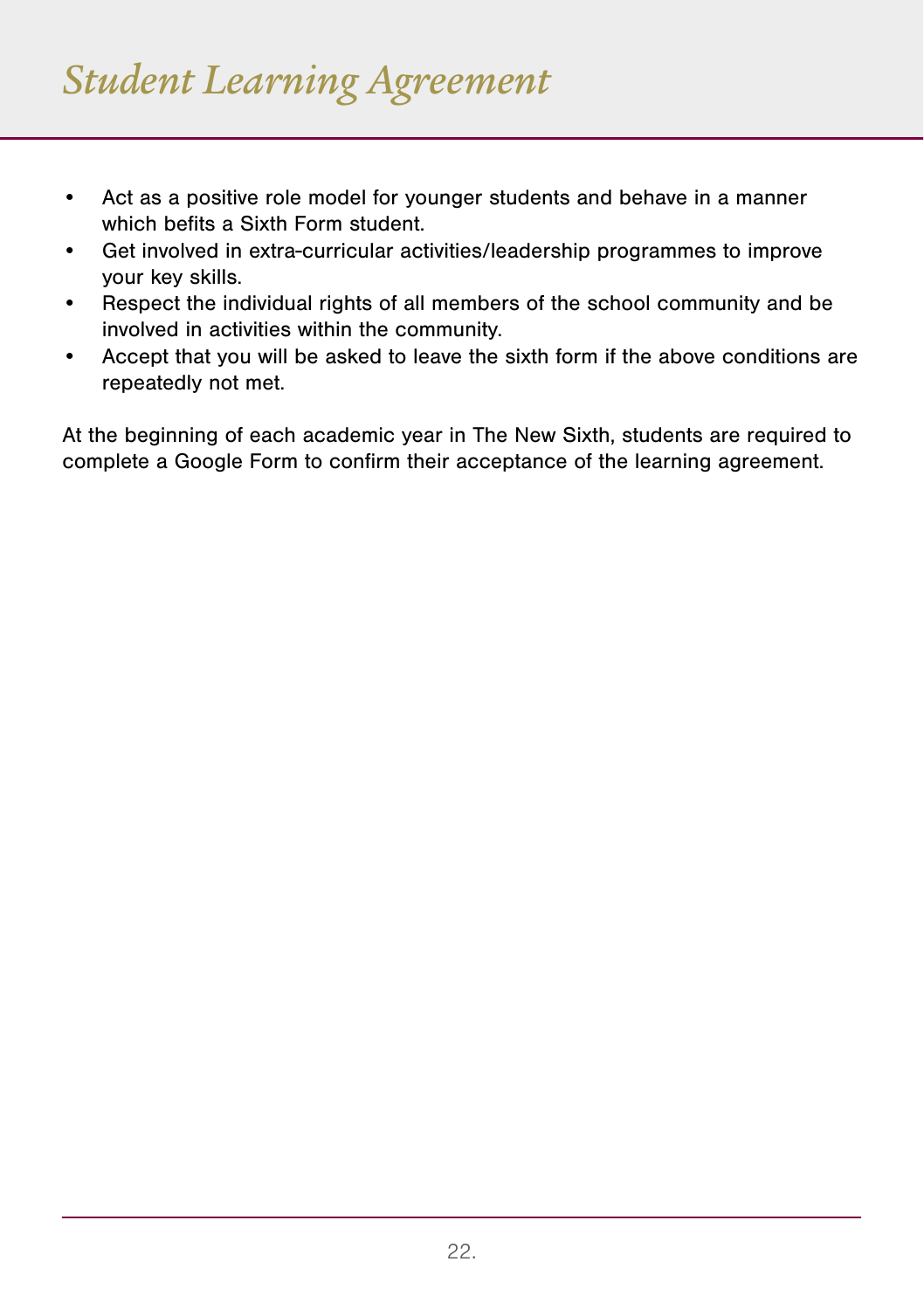Sometimes we all need a little help and support to enable us to achieve to the best of our ability. All support measures are put in place to help you achieve your full potential.

#### **Period 6 System**

Period 6 is a sixth form intervention that's purpose is to support students to improve their working habits, to make up for lost lesson time or to catch up on work. Period 6 is split into two categories:

- 1. Pastoral
- 2. Academic
- **1. A Pastoral Period 6 can be awarded for the following:**
- Continued Poor punctuality
- • Truancy from lesson
- Poor behaviour around school site
- • Poor language
- • Rudeness to staff
- Not turning up to a Period 6

A pastoral Period 6 will be sat in the LRC between 3.15 and 4.15. The student must turn up and use this hour to complete any work outstanding. This must be done in silence.

Pastoral Period 6 will run twice a week and students will be given flexibility to attend either or, if required, both.

#### **2. An Academic Period 6 can be awarded for the following:**

- • Continued lack of effort in a subjects lesson
- • Missing homework/assignment deadlines (missed first and second deadline for an assignment. This resets for each assignment)
- Not turning up to a Period 6

An Academic Period 6 will be sat in faculties between 3.15 and 4.15. This can be in the form of supported study sessions provided by the subject or as an organised silent study session by the subject.

An academic P6 is issued to aid students in their studies by providing extra time and space within the faculty.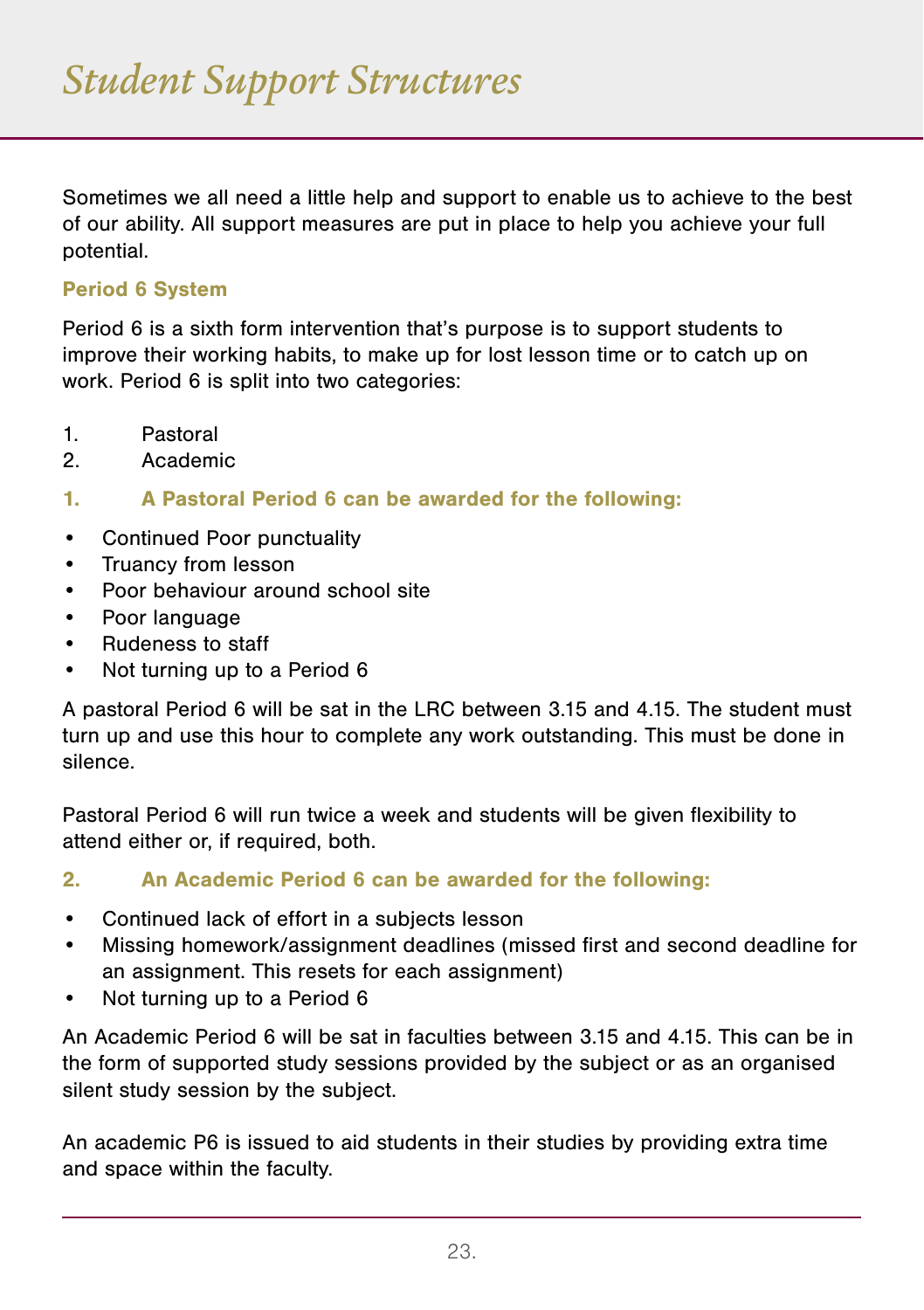# *Student Support Structures*

#### **Attendance/Punctuality/Behaviour Sanctions**

3. P6 in a term (reset each term) leads to the following:

#### **Tutor Report - 2 weeks**

- **Targets**
- • Phone call home from Tutor and tutor meets student
- P6/faculty supported study once a week

#### **Added information**

- 1. If students do not meet their targets: Move to next stage.
- 2. If students show improvement but not significant enough: Each stage can be extended by two weeks to allow more time for improvement.
- 3. If students show significant improvement: Student will move back a stage/come off report.
- 4. If students do not meet targets on a Stage 3 report a formal meeting will be called with Director of Sixth Form to consider appropriate next steps.

#### **HOY Report - 2 weeks**

- **Targets**
- Phone call home from HOY and HOY meets student
- P6/faculty supported study once a week

#### **Stage 1 Report - 4 weeks**

- **Targets**
- Initial parent meeting with HOY
- HOY meet weekly with student
- P6/faculty supported study twice a week

#### **Stage 2 Report - 6 weeks**

- **Targets**
- Initial parent meeting with HOY
- HOY meet weekly with student
- • Phone call home from HOY bi-weekly
- P6/faculty supported study twice a week
- All study periods supervised in LRC

#### **Stage 3 Report - 8 weeks**

- **Targets**
- Initial parent meeting with HOY/HOS
- HOY/HOS meet weekly with student
- Phone call home from HOY weekly
- P6/faculty supported study twice a week
- All study periods supervised in LRC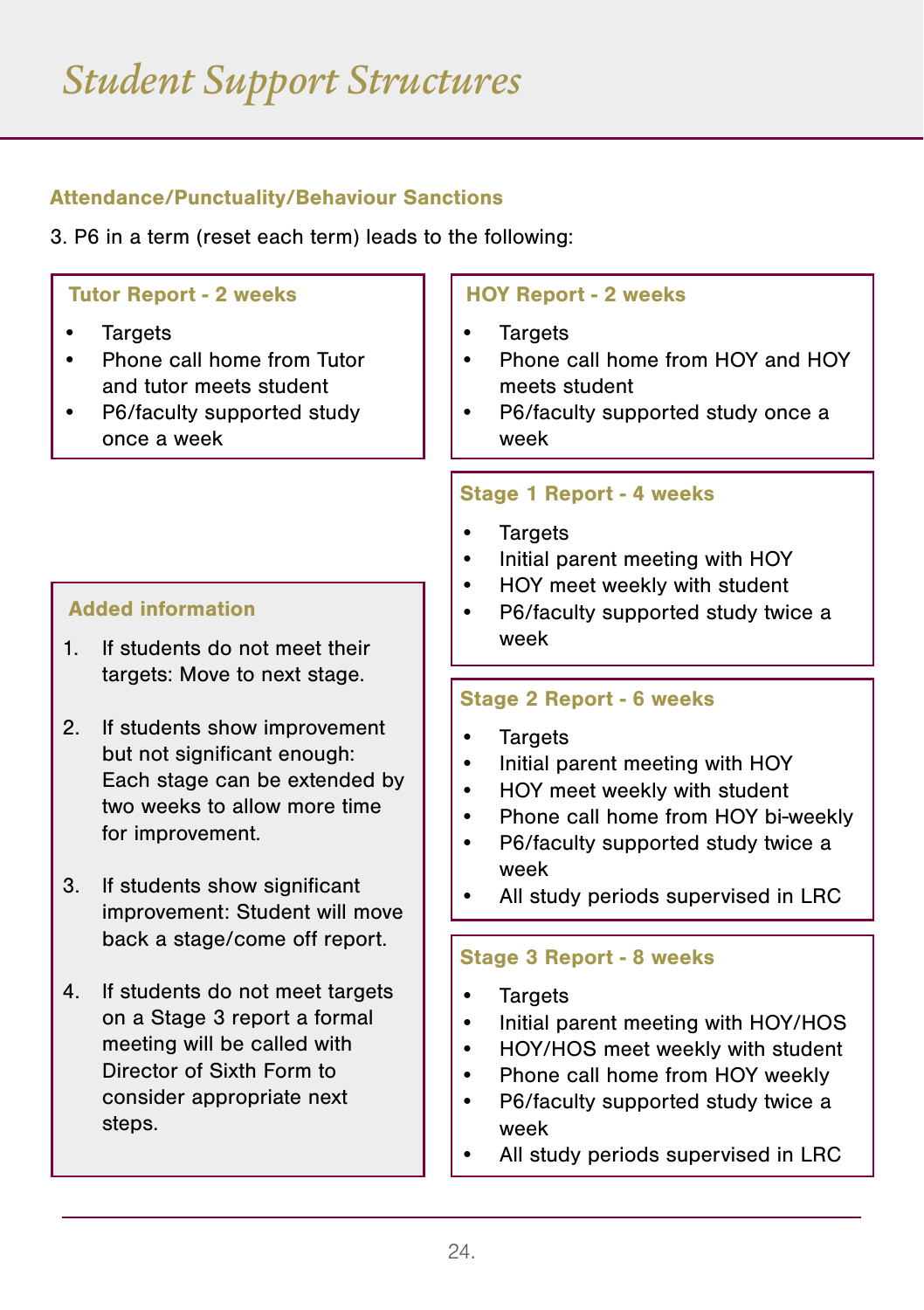#### **Academic/Faculty Sanctions**

3. Faculty P6 (reset each term) or Grade 3 for Attitude to Learning (ATL) or Progress in a progress report triggers the Faculty Report below.

If all subjects are flagged the student will go straight to Stage 1 Report minimum and will be overseen by the pastoral team.

#### **Faculty Report - 4 weeks**

- Targets
- Phone call home from teacher and teachers meet with student
- Faculty supported study once a week

#### **HOF Report - 4 weeks**

- **Targets**
- Phone call home from HOF and HOF meets with student
- Faculty supported study once a week

#### **Stage 1 Report - 4 weeks**

- Targets
- Initial parent meeting with HOY/HOF
- HOY/HOF meet weekly with student
- Phone call home from HOY/HOF bi-weekly
- Faculty supported study twice a week

#### **Stage 2 Report - 6 weeks**

- • Targets
- Initial parent meeting with HOY/HOF
- HOY/HOF meet weekly with student
- Phone call home from HOY/HOF weekly
- Faculty supported study twice a week
- All study periods supervised in LRC

#### **Stage 3 Report - 8 weeks**

- **Targets**
- Initial parent meeting with HOS/HOF
- HOS/HOF meet weekly with student
- Phone call home from HOS/HOF weekly
- Faculty supported study twice a week
- All study periods supervised in LRC

#### **Added information**

- 1. If students do not meet their targets: Move to next stage.
- 2. If students show improvement but not significant enough: Each stage can be extended by 2 weeks to allow more time for improvement.
- 3. If students show significant improvement: Student will move back a stage/come off report.
- 4. If students do not meet targets on a Stage 3 report a formal meeting will be called with Director of Sixth Form to consider appropriate next steps.
- 5. HOY/HOS in charge from Stage 1 if multiple subjects concerns.
- 6. HOF in charge from Stage 1 if single subject concern.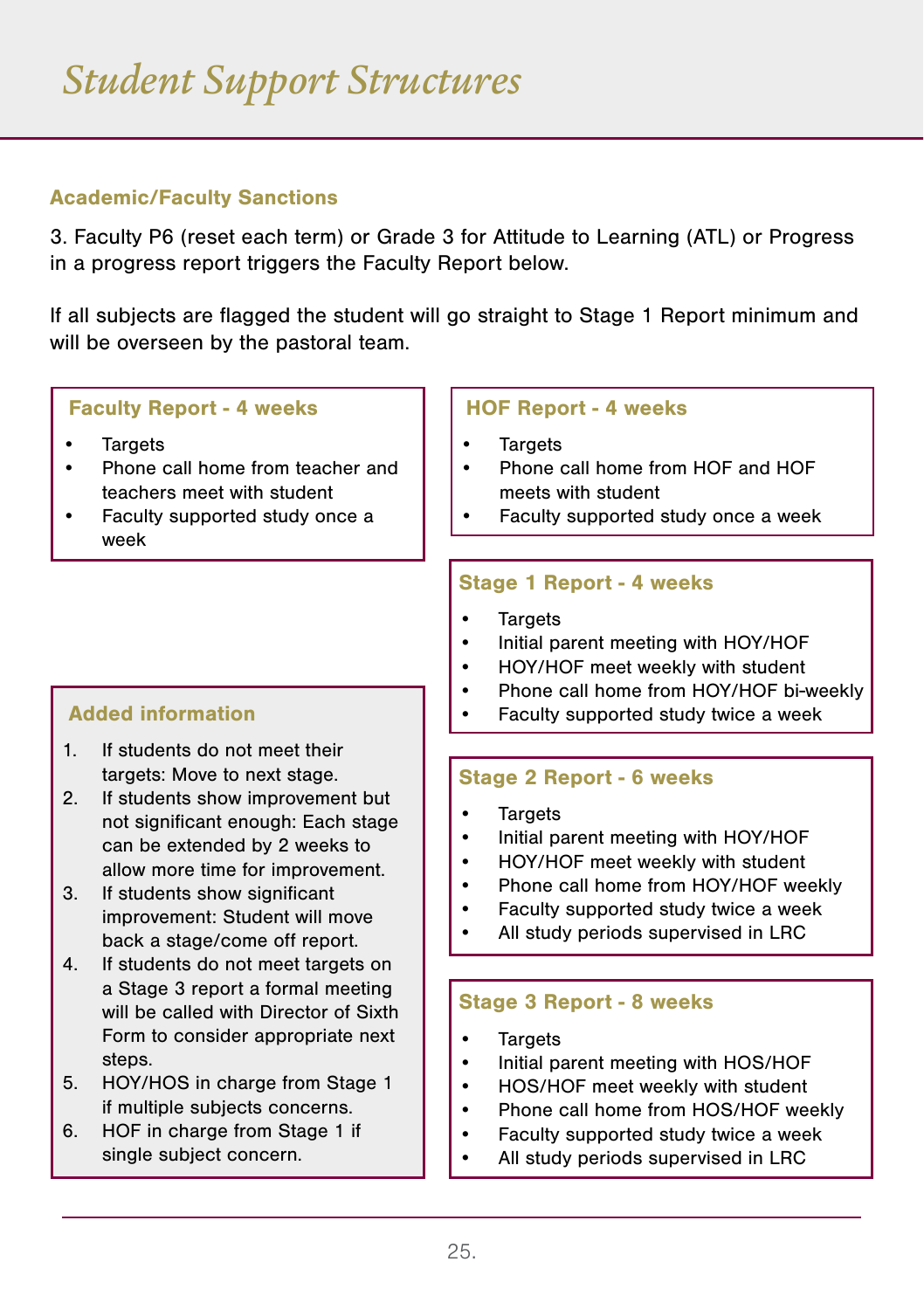### *Term Dates*

#### **Term 1**

Friday 22 October 2021 Term 1 Ends

#### **Term 2**

Monday 1 November 2021 Term 2 Begins

#### **Term 3**

Tuesday 4 January 2022 INSET Day (school CLOSED to students) Wednesday 5 January 2022 Term 3 Begins (all students) Friday 18 February 2022 Term 3 Ends

#### **Term 4**

Monday 28 February 2022 Term 4 Begins Friday 8 April 2022 End of Term 4 (13:30 finish)

#### **Term 5**

Monday 25 April 2022 Term 5 Begins Friday 27 May 2022 Term 5 Ends

Friday 29 April 2022 INSET Day (school CLOSED to students) Monday 2 May 2022 Bank Holiday (school CLOSED to students)

#### **Term 6**

Monday 6 June 2022 Term 6 Begins

Friday 22 July 2022 Term 6 Ends (13:30 finish)

Due to the current COVID-19 situation INSET days are subject to additions or change if required.

Thursday 2 September 2021 INSET Day (school CLOSED to students) Friday 3 September 2021 Term 1 Begins for students in Year 7 & 12 only Monday 6 September 2021 All students in all years in school Friday 1 October 2021 INSET Day (school CLOSED to students)

Friday 26 November 2021 INSET Day (school CLOSED to students)

Friday 17 December 2021 Term 2 Ends (13:30 finish)